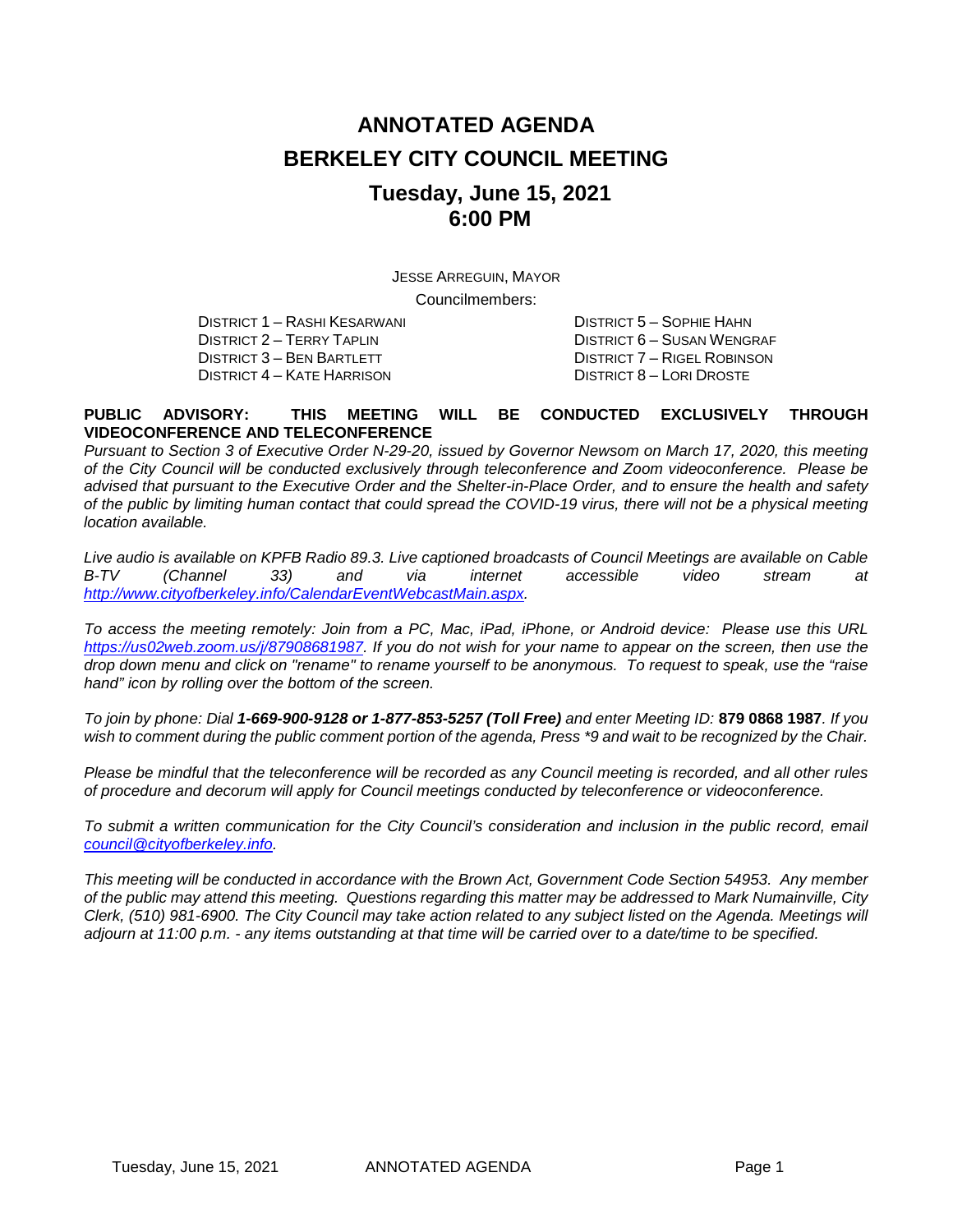# **Preliminary Matters**

**Roll Call:** 6:04 p.m.

- **Present:** Kesarwani, Taplin, Bartlett, Harrison, Hahn, Wengraf, Robinson, Droste, Arreguin
- **Absent:** None

#### **Ceremonial Matters:**

- 1. Recognition of Arnie Passman, Local Writer and Artist
- 2. Recognition of Outgoing Members of the Police Review Commission
- 3. Adjourn in Memory of Barry Biddulph and Eric Cumby, Recent Victims of Overdose in Civic Center Park
- 4. Recognition of Juneteenth on June 19, 2021

#### **City Manager Comments:** None

#### **Public Comment on Non-Agenda Matters:** 10 speakers.

# **Consent Calendar**

**Action:** M/S/C (Arreguin/Robinson) to accept supplemental material from Councilmember Harrison and Councilmember Hahn on Item 3 and supplemental from the City Manager on Item 37.

**Vote:** Ayes – Kesarwani, Taplin, Bartlett, Harrison, Hahn, Robinson, Droste, Arreguin; Noes – None; Abstain – None; Absent – Wengraf.

Councilmember Wengraf absent 6:37 p.m. – 6:41 p.m.

Recess 8:13 p.m. – 8:23 p.m.

#### **Public Comment on Consent Calendar and Information Items Only:** 67 speakers.

**Action:** M/S/C (Arreguin/Kesarwani) to adopt the Consent Calendar in one motion except as indicated.

**Vote:** Ayes - Kesarwani, Taplin, Bartlett, Hahn, Robinson, Droste, Arreguin; Noes – None; Abstain – Harrison; Wengraf.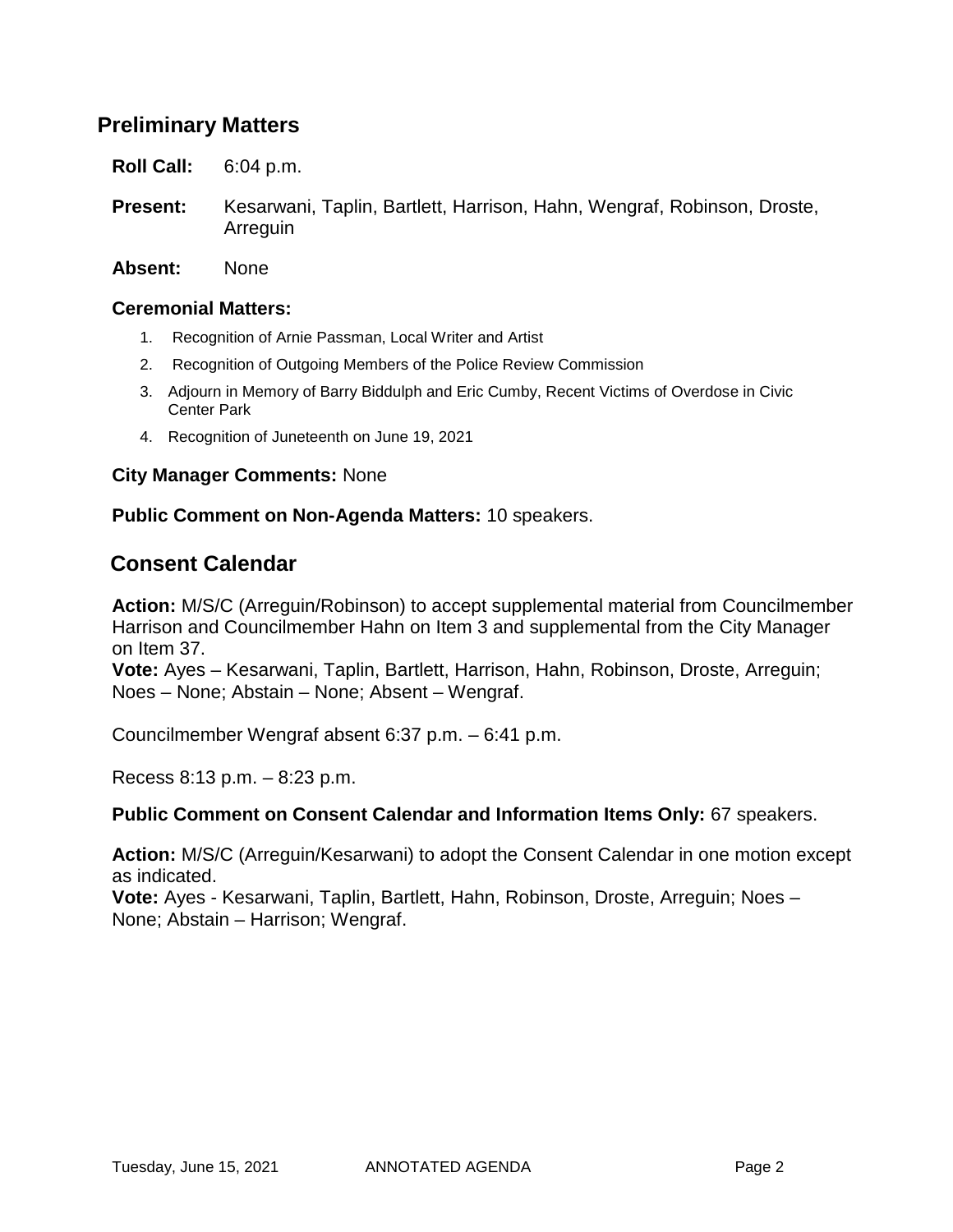# **Consent Calendar**

**1. Lease Agreement: 2010 Addison Street at Center Street Garage with Vito Loconte and Alexie LeCount DBA Lexie's Frozen Custard From: City Manager**

**Recommendation:** Adopt second reading of Ordinance No. 7,763-N.S. authorizing the City Manager to execute a lease agreement for 2010 Addison Street at the Center Street Garage with Vito Loconte and Alexie LeCount DBA Lexie's Frozen Custard, a sole proprietorship, for an initial term of ten (10) years with one optional five-year lease extension AND approve payment of a commission of \$9,331.23 to Colliers International for commercial brokerage fees for locating a tenant for the premises.

**First Reading Vote**: All Ayes

**Financial Implications:** See report Contact: Liam Garland, Public Works, (510) 981-6300

**Action:** Adopted second reading of Ordinance No. 7,763–N.S.

### **2. Amend BMC 14.72.105**

### **From: Councilmember Wengraf (Author)**

**Recommendation:** Adopt second reading of Ordinance No. 7,764-N.S. amending BMC 14.72.105 Neighborhood-Serving Community Facility Permits, to allow a broader range of community facilities to be eligible for parking permits.

# **First Reading Vote:** All Ayes

**Financial Implications:** See report

Contact: Susan Wengraf, Councilmember, District 6, (510) 981-7160 **Action:** Adopted second reading of Ordinance No. 7,764–N.S.

### **3. Systems Alignment Proposal** *(Continued from May 18, 2021. Item Contains Supplemental Material.)*

#### **From: City Manager**

**Recommendation:** Review the proposal for systems alignment and provide edits and suggestions in order to compile Council feedback for the purpose of drafting a revised proposal for adoption.

**Financial Implications:** See report

**Contact:** Dave White, City Manager's Office, (510) 981-7000

**Action:** Approved recommendation including supplemental material submitted by Councilmember Hahn and Councilmember Harrison.

### **4. Temporary Appropriations FY 2022**

### **From: City Manager**

**Recommendation:** Adopt a Resolution authorizing a temporary appropriation in the sum of \$50,000,000 to cover payroll and other expenses from July 1, 2021, until the effective date of the FY 2022 Annual Appropriations Ordinance.

### **Financial Implications:** See report

Contact: Henry Oyekanmi, Finance, (510) 981-7300 **Action:** Adopted Resolution No. 69,918–N.S.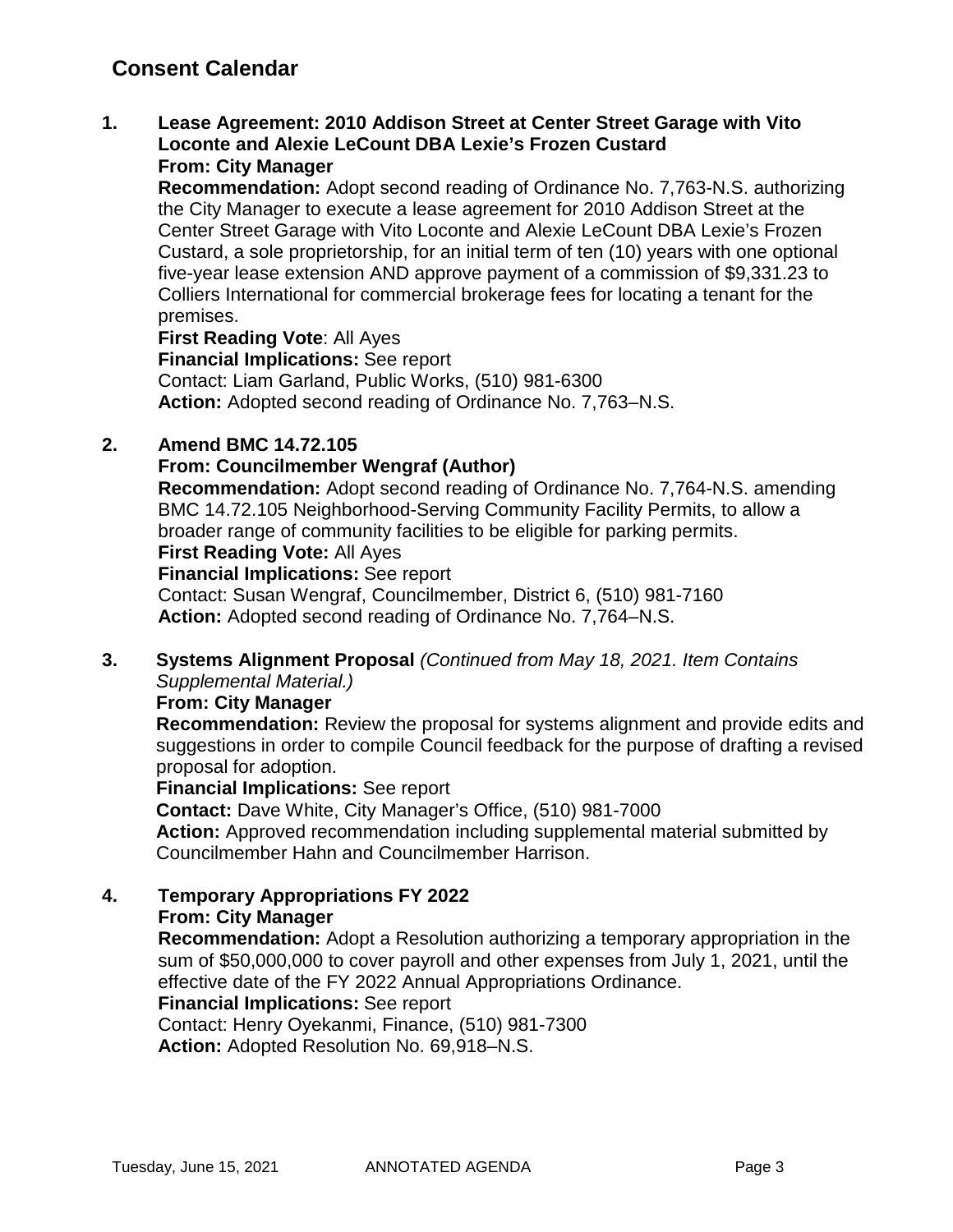**5. FY 2022 Tax Rate: Fund Debt Service on Neighborhood Branch Library Improvements Project General Obligation Bonds (Measure FF, November 2008 Election)**

### **From: City Manager**

**Recommendation:** Adopt first reading of an Ordinance setting the FY 2022 tax rate for funding the debt service on the Neighborhood Branch Library Improvements Project General Obligation Bonds (Measure FF, November 2008 Election) at 0.0059%.

### **Financial Implications:** See report

Contact: Henry Oyekanmi, Finance, (510) 981-7300

**Action:** Adopt first reading of Ordinance No. 7,765-N.S. Second reading scheduled for June 29, 2021.

#### **6. FY 2022 Tax Rate: Fund Debt Service on 2015 Refunding General Obligation Bonds (Measures G, S & I) From: City Manager**

**Recommendation:** Adopt first reading of an Ordinance setting the FY 2022 tax rate funding the debt service on the 2015 consolidation of Measures G, S and I (General Obligation Bonds - Elections of 1992, 1996 and 2002) at 0.0135%.

### **Financial Implications:** See report

Contact: Henry Oyekanmi, Finance, (510) 981-7300

**Action:** Adopt first reading of Ordinance No. 7,766-N.S. Second reading scheduled for June 29, 2021.

**7. FY 2022 Tax Rate: Fund the Debt Service on the Affordable Housing General Obligation Bonds (Measure O, November 2018 Election) From: City Manager**

**Recommendation:** Adopt first reading of an Ordinance setting the FY 2022 tax rate funding the debt service on the Affordable Housing General Obligation Bonds (Measure O, November 2018) at 0.0088%.

### **Financial Implications:** See report

Contact: Henry Oyekanmi, Finance, (510) 981-7300

**Action:** Adopt first reading of Ordinance No. 7,767-N.S. Second reading scheduled for June 29, 2021.

### **8. FY 2022 Tax Rate: Business License Tax on Large Non-Profits From: City Manager**

**Recommendation:** Adopt first reading of an Ordinance setting the FY 2022 tax rate for Business License Tax on large non-profits at \$0.7041 (70.41 cents) per square foot of improvements.

### **Financial Implications:** See report

Contact: Henry Oyekanmi, Finance, (510) 981-7300

**Action:** Adopt first reading of Ordinance No. 7,768-N.S. Second reading scheduled for June 29, 2021.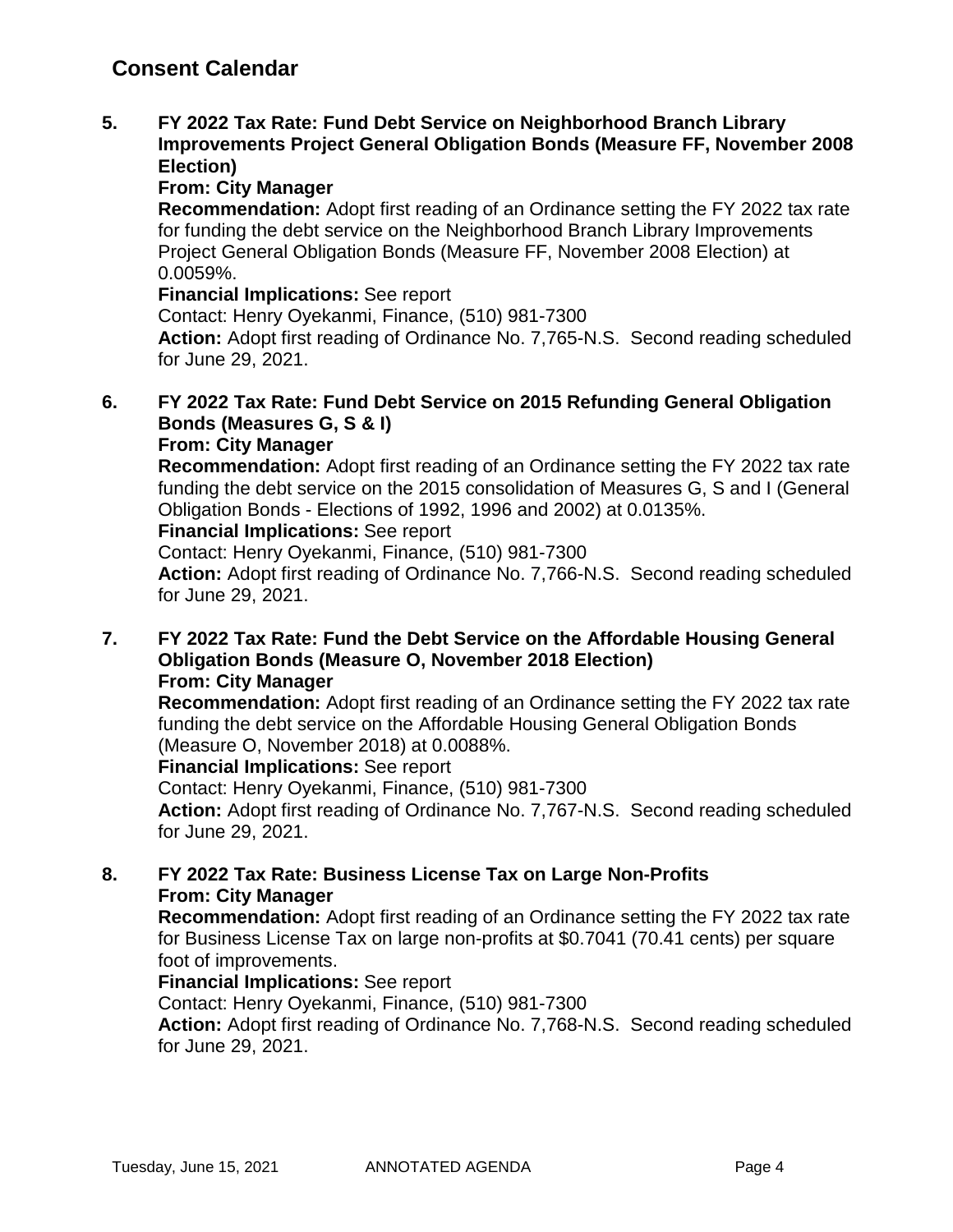# **Consent Calendar**

# **9. FY 2022 Tax Rate: Fund Firefighting, Emergency Medical Response and Wildfire Prevention (Measure FF)**

### **From: City Manager**

**Recommendation:** Adopt first reading of an Ordinance setting the FY 2022 tax rate for funding Firefighting, Emergency Medical Response and Wildfire Prevention (Measure FF) in the City of Berkeley at an annual rate of \$0.1047 (10.47 cents) per square foot of improvements and \$0.15705 (15.705 cents) for the 18-month period from January 1, 2021 to June 30, 2022.

#### **Financial Implications:** See report

Contact: Henry Oyekanmi, Finance, (510) 981-7300, Abe Roman, Fire, (510) 981- 3473

**Action:** Adopt first reading of Ordinance No. 7,769-N.S. Second reading scheduled for June 29, 2021.

### **10. FY 2022 Tax Rate: Fund the Maintenance of Parks, City Trees and Landscaping From: City Manager**

**Recommendation:** Adopt first reading of an Ordinance setting the FY 2022 tax rate for funding all improvements for the maintenance of parks, City trees, and landscaping in the City of Berkeley at \$0.1896 (18.96 cents) per square foot of improvements.

#### **Financial Implications:** See report

Contact: Henry Oyekanmi, Finance, (510) 981-7300

**Action:** Adopt first reading of Ordinance No. 7,770-N.S. Second reading scheduled for June 29, 2021.

### **11. FY 2022 Special Tax Rate: Fund the Provision of Library Services From: City Manager**

**Recommendation:** Adopt first reading of an Ordinance setting the FY 2022 tax rate for funding the provision of Library Services in the City of Berkeley at \$0.2402 (24.02 cents) per square foot for dwelling units and \$0.3632 (36.32 cents) per square foot for industrial, commercial, and institutional buildings.

#### **Financial Implications:** See report

Contact: Henry Oyekanmi, Finance, (510) 981-7300, Tess Mayer, Director of Library Services, (510) 981-6195

**Action:** Adopt first reading of Ordinance No. 7,771-N.S. Second reading scheduled for June 29, 2021.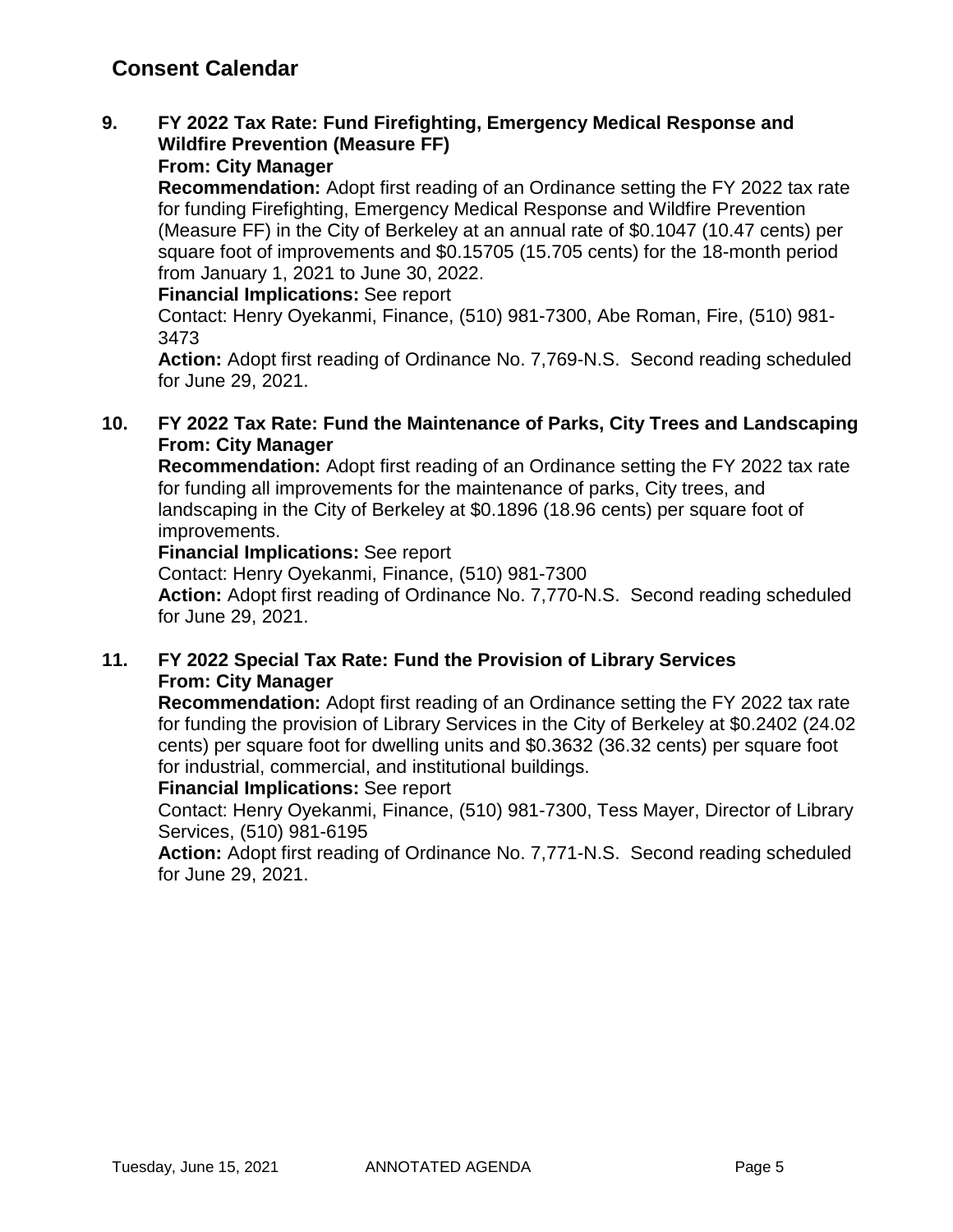### **12. FY 2022 Tax Rate: Fund Emergency Services for the Severely Disabled (Measure E)**

### **From: City Manager**

**Recommendation:** Adopt first reading of an Ordinance setting the FY 2022 tax rate for funding the provision of emergency services for the disabled at \$0.02378 (2.378 cents) per square foot of improvements.

**Financial Implications:** See report

Contact: Henry Oyekanmi, Finance, (510) 981-7300

**Action:** Adopt first reading of Ordinance No. 7,772-N.S. Second reading scheduled for June 29, 2021.

**13. FY 2022 Tax Rate: Fund the Debt Service on the Infrastructure and Facilities General Obligation Bonds (Measure T1, November 2016 Election) From: City Manager**

**Recommendation:** Adopt first reading of an Ordinance setting the FY 2022 tax rate funding the debt service on the Infrastructure and Facilities Improvements General Obligation Bonds (Measure T1, November 2016) at 0.0170%.

**Financial Implications:** See report

Contact: Henry Oyekanmi, Finance, (510) 981-7300

**Action:** Adopt first reading of Ordinance No. 7,773-N.S. Second reading scheduled for June 29, 2021.

### **14. FY 2022 Tax Rate: Fund the Debt Service on the Street and Watershed Improvements General Obligation Bonds (Measure M, November 2012 Election) From: City Manager**

**Recommendation:** Adopt first reading of an Ordinance setting the FY 2022 tax rate funding the debt service on the Street and Integrated Watershed Improvements General Obligation Bonds (Measure M, November 2012) at 0.0077%.

**Financial Implications:** See report

Contact: Henry Oyekanmi, Finance, (510) 981-7300

**Action:** Adopt first reading of Ordinance No. 7,774-N.S. Second reading scheduled for June 29, 2021.

# **15. FY 2022 Tax Rate: Fund Fire Protection and Emergency Response and Preparedness (Measure GG)**

### **From: City Manager**

**Recommendation:** Adopt first reading of an Ordinance setting the FY 2022 tax rate for funding Fire Protection and Emergency Response and Preparedness in the City of Berkeley at the rate of \$0.05818 (5.818 cents) per square foot of improvements for dwelling units and setting the rate for all other property at \$0.08804 (8.804 cents) per square foot of improvements.

### **Financial Implications:** See report

Contact: Henry Oyekanmi, Finance, (510) 981-7300, Abe Roman, Interim Fire Chief, (510) 981-5500

**Action:** Adopt first reading of Ordinance No. 7,775-N.S. Second reading scheduled for June 29, 2021.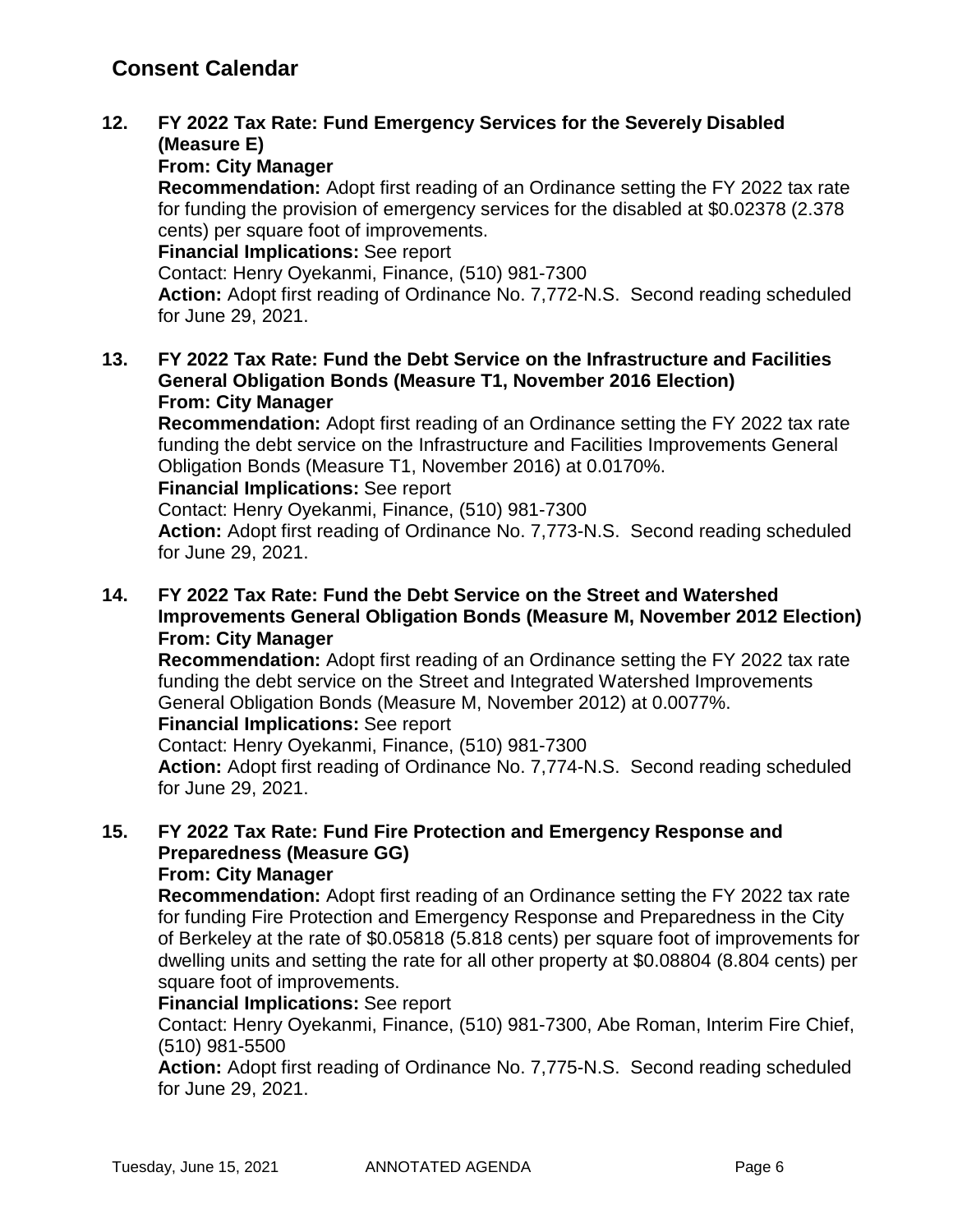# **16. FY 2022 Tax Rate: Fund the Provision of Emergency Medical Services (Paramedic Tax)**

**From: City Manager**

**Recommendation:** Adopt first reading of an Ordinance setting the FY 2022 tax rate for funding the provision of emergency medical services to Berkeley residents at \$0.0412 (4.12 cents) per square foot of improvements.

**Financial Implications:** See report

Contact: Henry Oyekanmi, Finance, (510) 981-7300

**Action:** Adopt first reading of Ordinance No. 7,776-N.S. Second reading scheduled for June 29, 2021.

### **17. Designate the Line of Succession for the Director of Emergency Services From: City Manager**

**Recommendation:** Adopt a Resolution approving the designated line of succession to the position of Director of Emergency Services in the event of an officially declared disaster, and rescinding Resolution No. 69,245-N.S.

**Financial Implications:** None

Contact: Abe Roman, Fire, (510) 981-3473 **Action:** Adopted Resolution No. 69,919–N.S.

# **18. Revenue Grant: Funding Support from Alameda County to Public Health Infrastructure Program**

## **From: City Manager**

**Recommendation:** Adopt a Resolution authorizing the City Manager or her designee to submit grant agreements to Alameda County, to accept the grant, and execute any resultant revenue agreements and amendments to conduct public health promotion, protection, and prevention services for the Public Health Infrastructure Program in the projected amount of \$32,080 for Fiscal Year (FY) 2022.

### **Financial Implications:** See report

Contact: Lisa Warhuus, Health, Housing, and Community Services, (510) 981-5400 **Action:** Adopted Resolution No. 69,920–N.S.

# **19. Housing Trust Fund Predevelopment Loan Advance for Maudelle Miller Shirek Community (2001 Ashby Avenue)**

### **From: City Manager**

**Recommendation:** Adopt a Resolution: 1. Authorizing an advance of \$1.5 million in Measure O funds to Maudelle Shirek L.P. for costs related to predevelopment of the Maudelle Miller Shirek Community, located at 2001 Ashby Avenue. 2. Clarifying that the City may execute the development contract for Maudelle Miller Shirek Community for the remaining Measure O funds prior to the second issuance of the bond. 3. Authorizing the City Manager to execute all original or amended documents or agreements to effectuate this action.

#### **Financial Implications:** See report

Contact: Lisa Warhuus, Health, Housing, and Community Services, (510) 981-5400 **Action:** Adopted Resolution No. 69,921–N.S.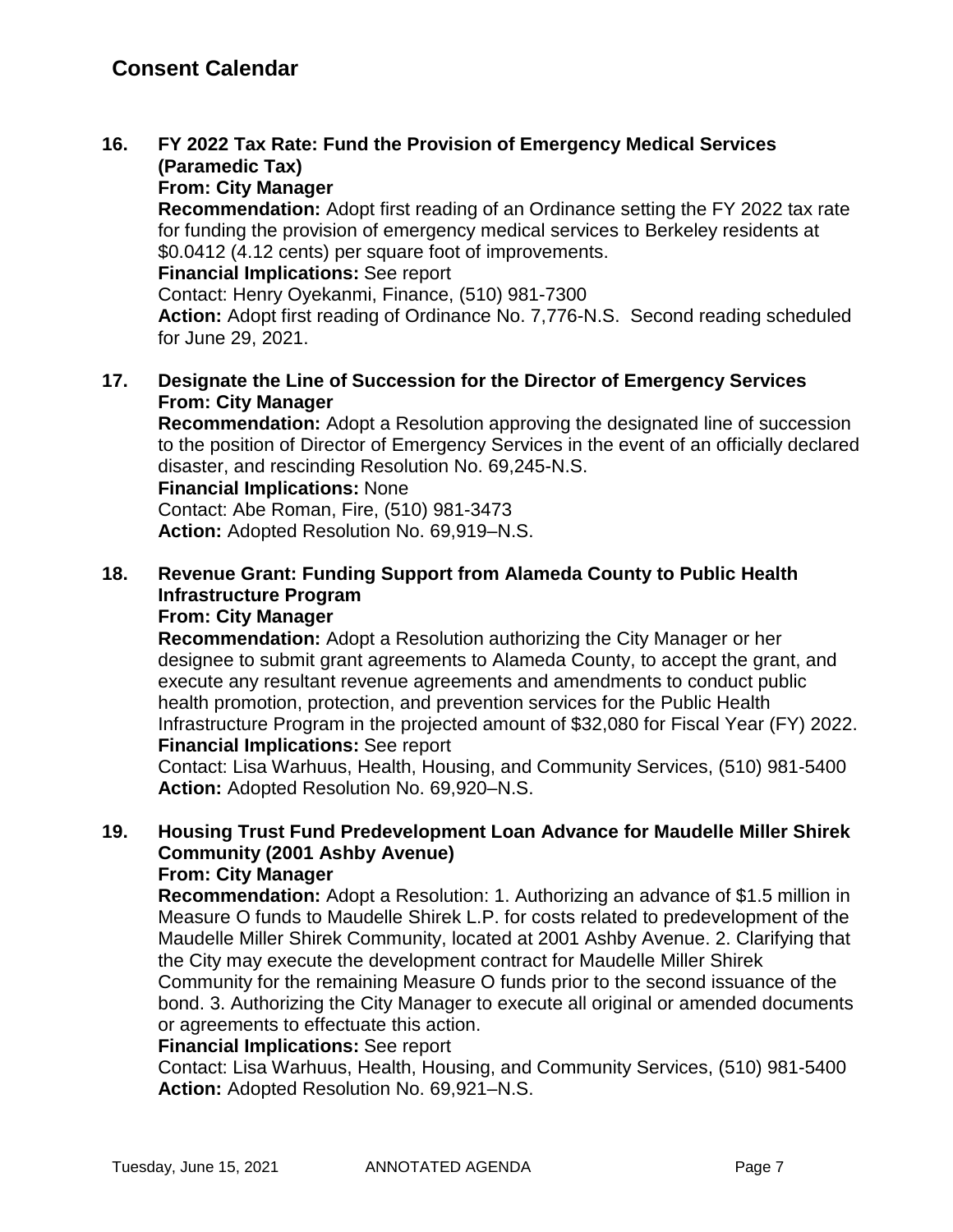**20. \*\*\*Item Removed by City Manager\*\*\* Contract No. 31900254 Amendment: Easy Does It to Provide Emergency Disability Services and Audit Recommendation Update for Fiscal Year 2022 – 2023 From: City Manager**

Contact: Lisa Warhuus, Health, Housing, and Community Services, (510) 981-5400

# **21. Revenue Grant Agreement: Funding Support from the State of California for the Tuberculosis Program**

### **From: City Manager**

**Recommendation:** Adopt a Resolution authorizing the City Manager or her designee to submit grant agreements to the State of California, to accept the grant, and execute any resultant revenue agreements and amendments to conduct public health promotion, protection, and prevention services for the Tuberculosis Control Program in the projected amount of \$14,000 for Fiscal Year (FY) 2022. **Financial Implications:** See report

Contact: Lisa Warhuus, Health, Housing, and Community Services, (510) 981-5400 **Action:** Adopted Resolution No. 69,922–N.S.

**22. Revenue Contract: Community Services Block Grant Discretionary Funding for Contract Number 21F-4403 to Provide Services for Low-Income People From: City Manager**

**Recommendation:** Adopt a Resolution authorizing the City Manager or her designee to: 1. Accept the Community Services Block Grant (CSBG) Contract Number 21F-4403 for the amount of \$28,250 to provide services for low-income people for the period June 1, 2021 through May 31, 2022, and 2. Execute one or more expenditure contracts totaling \$28,250 assistance and services for homeless households, including flexible funding for rental assistance, move-in costs for clients assisted with rental assistance, hygiene services and supports such as portable toilets and handwashing stations or shower and laundry services, supplies for unhoused residents distributed by outreach teams, and/or other COVID-19-related services for low-income individuals as needed.

### **Financial Implications:** See report

Contact: Lisa Warhuus, Health, Housing, and Community Services, (510) 981-5400 **Action:** Adopted Resolution No. 69,923–N.S.

# **23. Contract No. 32100044 Amendment: Renne Public Law Group LLP for Chief Labor Negotiator Services**

# **From: City Manager**

**Recommendation:** Adopt a Resolution authorizing the City Manager to execute an amendment to Contract No. 32100044 increasing contract amount by \$100,000 with Renne Public Law Group LLP for Chief Labor Negotiator services, for a revised total contract amount not to exceed \$150,000.

**Financial Implications:** General Fund - \$100,000

Contact: LaTanya Bellow, Human Resources, (510) 981-6800 **Action:** Adopted Resolution No. 69,924–N.S.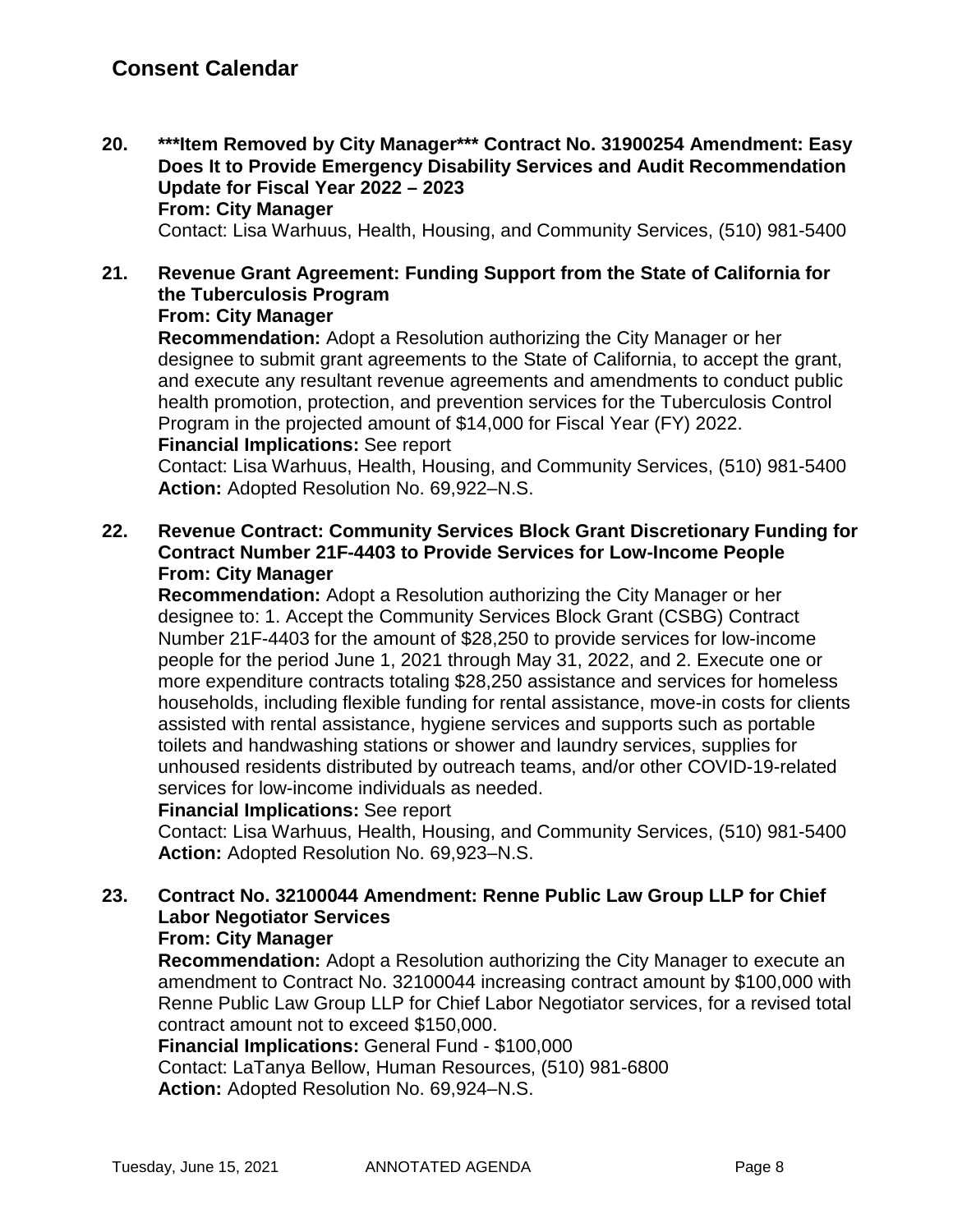**24. Contract No. 10851 Amendment: Bryce Consulting, Inc. for Professional Classification Studies, Compensation Surveys and Desk Audits From: City Manager**

**Recommendation:** Adopt a Resolution authorizing the City Manager to execute an amendment to Contract No. 10851 increasing the contract amount by \$53,000 with Bryce Consulting, Inc. for Professional Classification Studies, Compensation Surveys and Desk Audit services, for a revised total contract amount not to exceed \$102,999 through December 31, 2023.

**Financial Implications:** General Fund - \$53,000 Contact: LaTanya Bellow, Human Resources, (510) 981-6800 **Action:** Adopted Resolution No. 69,925–N.S.

### **25. Contract No. 9649D Amendment: Sloan Sakai, LLP for Chief Labor Negotiator Services**

### **From: City Manager**

**Recommendation:** Adopt a Resolution authorizing the City Manager to execute an amendment to Contract No. 9649D increasing the contract amount by \$215,000 with Sloan Sakai, LLP for Chief Labor Negotiator services, for a revised total contract amount not to exceed \$665,000.

**Financial Implications:** General Fund - \$215,000 Contact: LaTanya Bellow, Human Resources, (510) 981-6800 **Action:** Adopted Resolution No. 69,926–N.S.

### **26. Memorandum Agreement: International Brotherhood of Electrical Workers Local 1245**

### **From: City Manager**

**Recommendation:** Adopt one Resolution approving a new two-year Memorandum Agreement with the International Brotherhood of Electrical Workers Local 1245 (hereinafter referred to as the "Union") with a term of June 28, 2020 through June 30, 2022, authorizing the City Manager to execute and implement the terms and conditions of employment set forth in the Memorandum Agreement.

#### **Financial Implications:** See report

Contact: LaTanya Bellow, Human Resources, (510) 981-6800 **Action:** Adopted Resolution No. 69,927–N.S.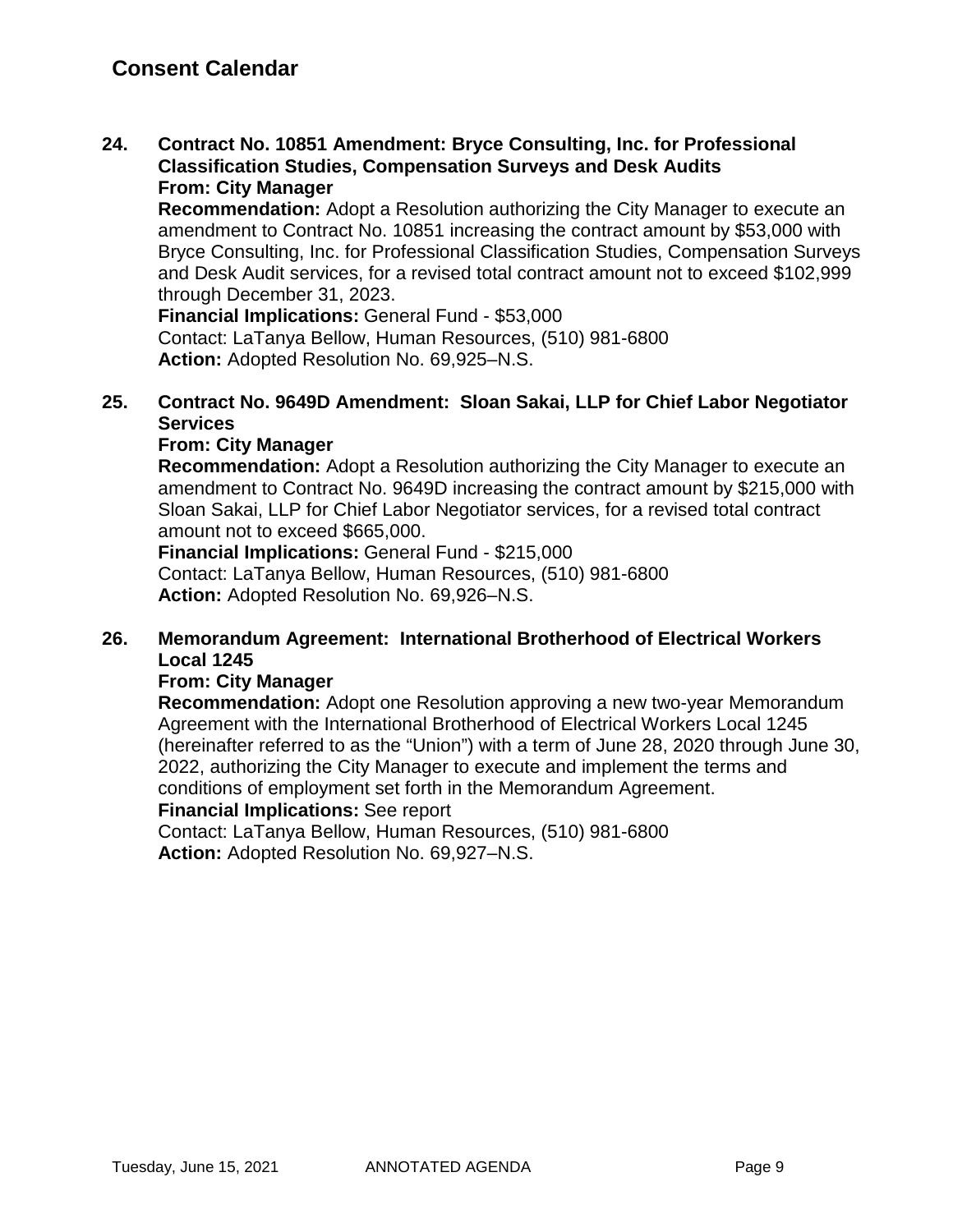# **Consent Calendar**

#### **27. Adopt Tentative Agreement with SEIU Local 1021 Community Services Unit And Part-Time Recreation Leaders Association related to the Inclusion of the Legislative Assistants into the Unit From: City Manager**

**Recommendation:** Adopt a Resolution approving the terms and conditions related to the Legislative Assistant classification's inclusion into the existing Memorandum of Understanding (hereafter referred to as "MOU") with SEIU Local 1021 Community Services Unit And Part-Time Recreation Leaders Association (hereafter referred to as the "Union"), and authorizing the City Manager to direct staff to execute and implement the terms and conditions of employment set forth in the Tentative Agreement dated May 18, 2021. Also, authorize the City Manager to make edits to the format and language of the Memorandum of Understanding in alignment with the Tentative Agreement, and conforming to legal requirements, when the parties ultimately reach agreement regarding the successor MOU currently under negotiation with the larger CSU bargaining unit.

### **Financial Implications:** See report

Contact: LaTanya Bellow, Human Resources, (510) 981-6800 **Action:** Adopted Resolution No. 69,928–N.S.

### **28. Contract: Get IT Tech for a New Electronic Gate System at the Waterfront From: City Manager**

**Recommendation:** Adopt a Resolution authorizing the City Manager or her designee to execute a contract with Get IT Tech to provide a new electronic gate system at the Waterfront in an amount not-to-exceed of \$73,458, which includes a contract amount of \$61,215 and a 20% contingency in the amount of \$12,243. **Financial Implications:** Marina Fund - \$73,458 Contact: Scott Ferris, Parks, Recreation and Waterfront, (510) 981-6700

**Action:** Adopted Resolution No. 69,929–N.S.

#### **29. Contract: Community Conservation Centers, Inc. for Processing and Marketing Services of Recyclable Materials From: City Manager**

**Recommendation:** Adopt a Resolution authorizing the City Manager to execute a new Contract with Community Conservation Centers, Inc. (CCC) for the sorting and marketing of residential and commercial curbside collected recyclables, and the recycling drop-off and buyback centers. The contract term is five (5) years, commencing July 1, 2021 through June 30, 2026, with an option to extend by mutual agreement for another five (5) years, commencing July 1, 2026 through June 30, 2031, for a total contract amount not to exceed \$30,080,793 for a ten year period. **Financial Implications:** See report

Contact: Liam Garland, Public Works, (510) 981-6300 **Action:** Adopted Resolution No. 69,930–N.S.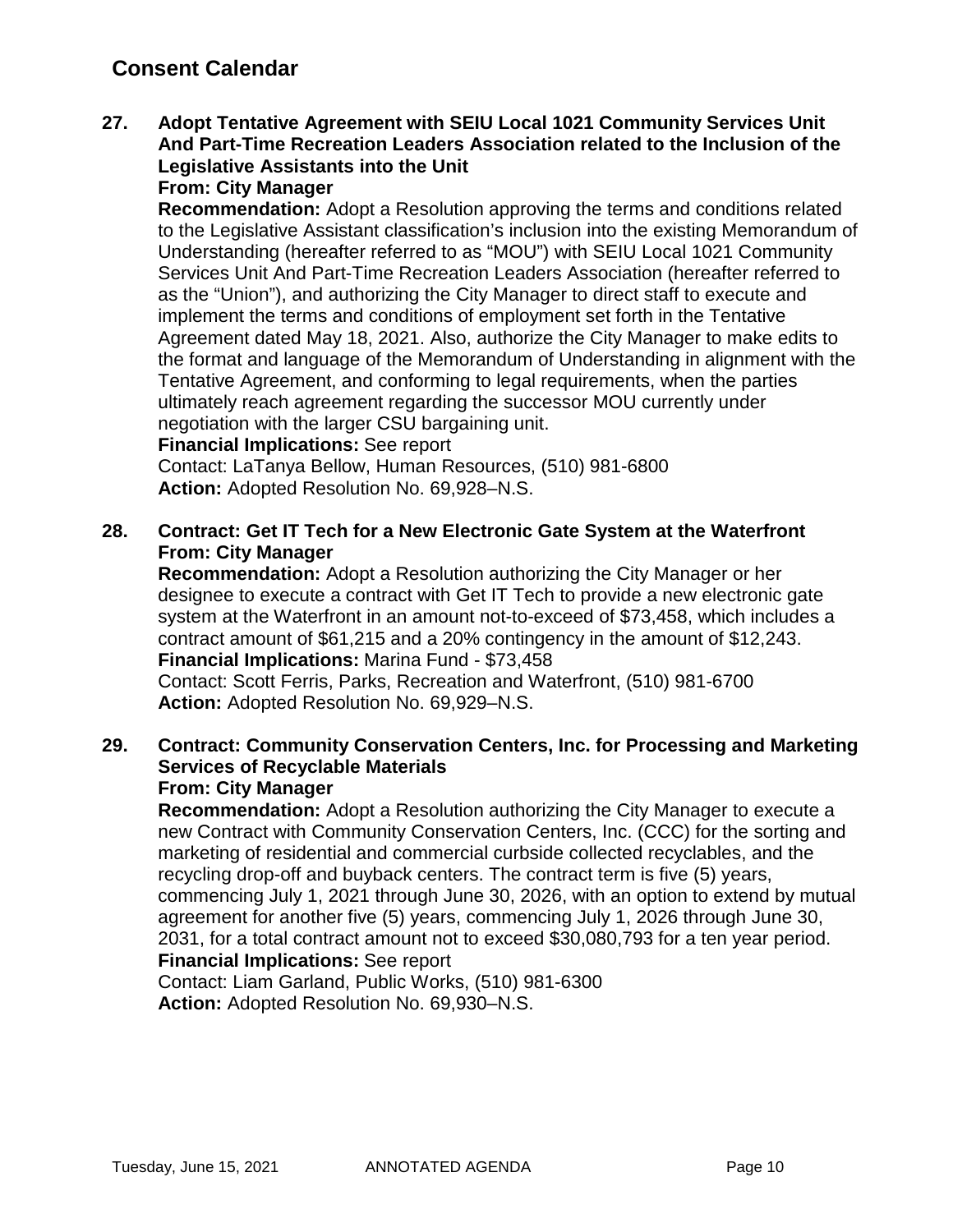# **Consent Calendar**

### **30. Contract: Ecology Center, Inc. for the Residential Curbside Recycling Collection**

### **From: City Manager**

**Recommendation:** Adopt a Resolution authorizing the City Manager to execute a new contract with Ecology Center, Inc. for the collection of residential curbside recycling and delivery of these recyclable materials to Berkeley Recycling for processing and marketing. The contract term is five (5) years, commencing July 1, 2021 through June 30, 2026, with an option to extend by mutual agreement for another five (5) years, commencing July 1, 2026 through June 30, 2031, for a total contract not to exceed amount of \$54,518,752 for the ten year period. **Financial Implications:** See report

Contact: Liam Garland, Public Works, (510) 981-6300 **Action:** Adopted Resolution No. 69,931–N.S.

### **31. Contract No. 111976-1 Amendment: HF&H Consultants, LLC for the Study of the City Providing Commercial Collection Services and Development and Update of Rate Model**

### **From: City Manager**

**Recommendation:** Adopt a Resolution authorizing the City Manager to execute an amendment to Contract No. 111976-1 with HF&H Consultants, LLC to increase the current contract by \$50,000 for a total not to exceed amount of \$250,000 and to extend the contract term to June 30, 2023 for the Development and Update of a Zero Waste Rate Model.

**Financial Implications:** Zero Waste Fund - \$50,000 Contact: Liam Garland, Public Works, (510) 981-6300 **Action:** Adopted Resolution No. 69,932–N.S.

### **32. Contract No. 120470-1 Amendment: Fairbanks Scales, Inc. for Preventative Maintenance and Repairs at the City's Solid Waste Management and Transfer Station**

#### **From: City Manager**

**Recommendation:** Adopt a Resolution authorizing the City Manager to execute an amendment to Contract No.120470-1 with Fairbanks Scales, Inc. for preventative maintenance and repairs on the various scales at the City's Solid Waste Management and Transfer Station, extending the contract term by two years to June 30, 2025, and increasing the contract amount by \$150,000 for a total contract amount not to exceed \$340,000.

**Financial Implications:** Zero Waste Fund - \$150,000 Contact: Liam Garland, Public Works, (510) 981-6300 **Action:** Adopted Resolution No. 69,933–N.S.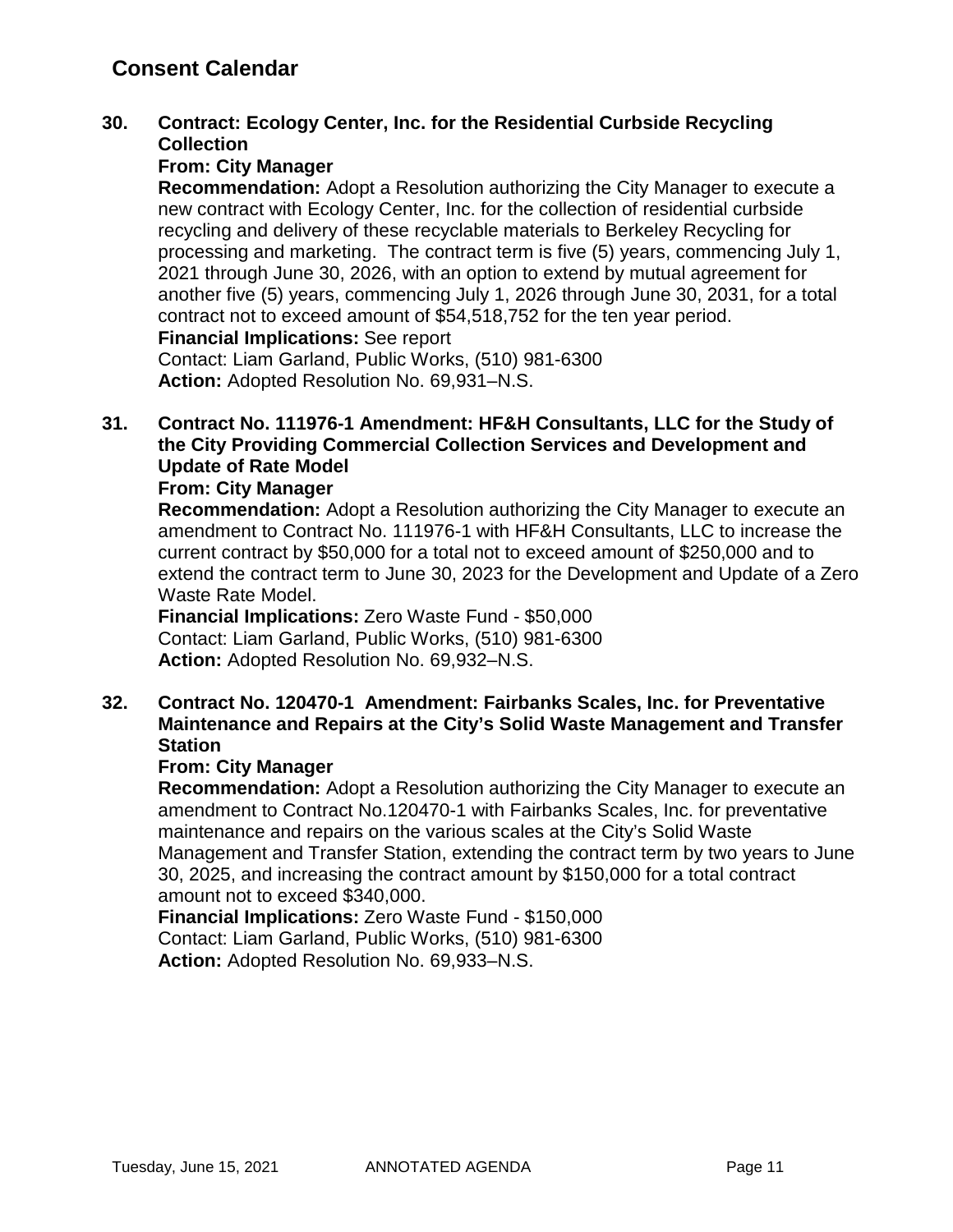### **33. Support of Assembly Bills 881, 1454 & 1276 From: Zero Waste Commission Recommendation:**

1. Support Assembly Bill 881 (Plastic Waste Exports) which closes an existing loophole in California law that allows mixed plastic exports to be counted as recycling regardless of their ultimate destination, which is often overseas landfills, incinerators, or waterways, and send a letter expressing the City Council's support to Assemblymember Gonzalez.

2. Support Assembly Bill 1454 (Bottle Bill Modernization) which helps keep recycling centers open and provides much-needed support for new centers to open in areas where there are not enough centers to serve consumers, including rural and urban areas, and send a letter expressing the City Council's support to Assemblymember Bloom.

3. Support Assembly Bill 1276 (Unnecessary Food Serviceware) which expands plastic straws upon-request law to include other single-use food accessories, other food facilities, and third-party delivery platforms – including food that is taken away, delivered, or served on-site - and send a letter expressing the City Council's support to Assembly Member Carrillo.

### **Financial Implications:** None

Contact: Heidi Obermeit, Commission Secretary, (510) 981-6300

**Action:** Approved recommendation as amended in Supplemental Communications Packet #2 by Councilmember Hahn to add Senator Allen and Senator Bates to letter recipients list.

# **Council Consent Items**

## **34. Support for AB-279 (Muratsuchi) Intermediate Care Facilities and Skilled Nursing Facilities: COVID-19**

### **From: Councilmember Bartlett (Author), Councilmember Harrison (Co-Sponsor)**

**Recommendation:** Adopt a Resolution in support of AB-279 (Muratsuchi) Intermediate Care Facilities and Skilled Nursing Facilities: COVID-19 and send copies of the Resolution letters supporting AB-279 to the Senate Health Committee, Senator Skinner, Assemblymembers Muratsuchi, Santiago, Wicks, and Governor Newsom.

### **Financial Implications:** None

Contact: Ben Bartlett, Councilmember, District 3, (510) 981-7130 **Action:** Adopted Resolution No. 69,934–N.S.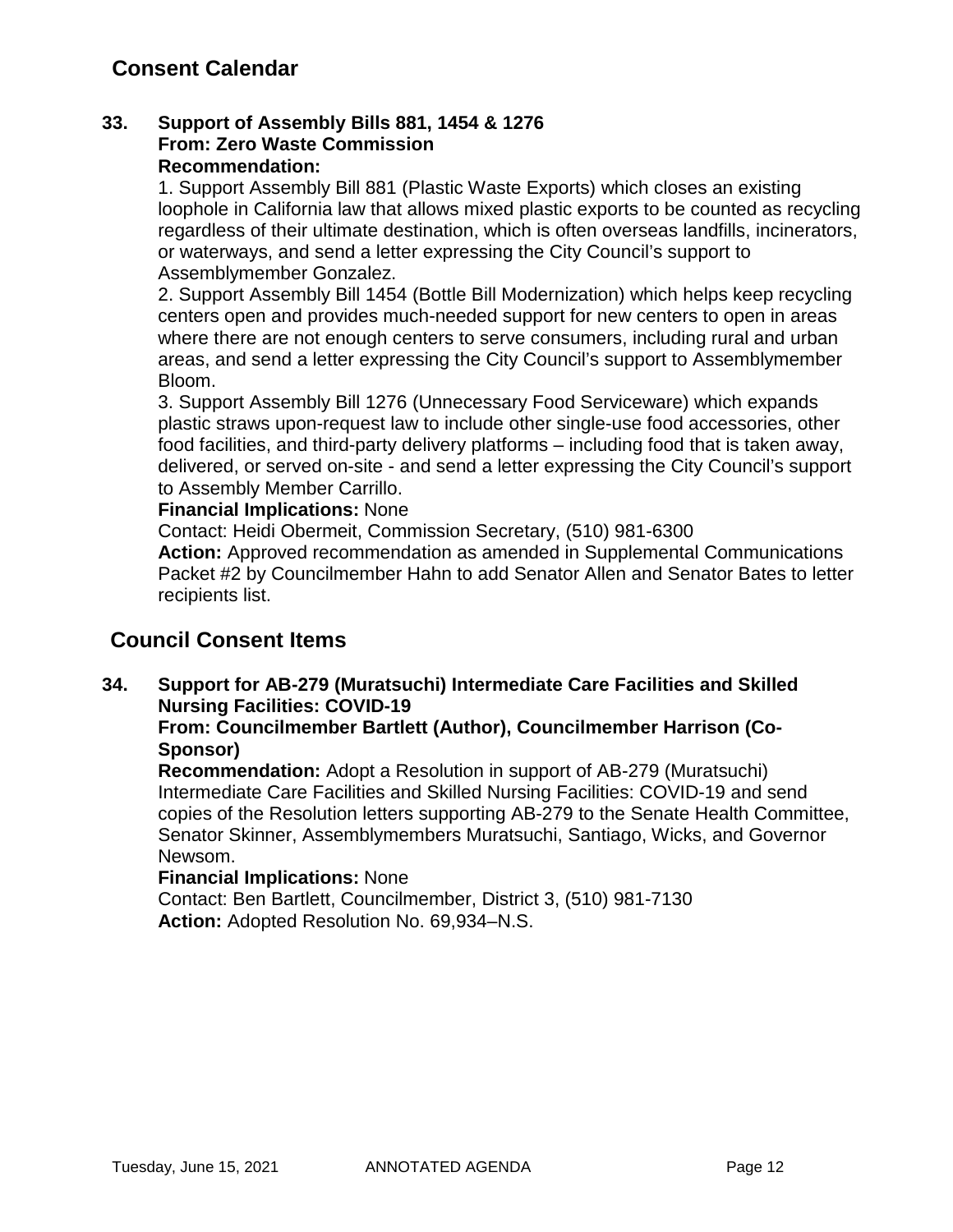# **Council Consent Items**

### **35. Letter of Opposition Unless Amended on SB 9**

**From: Councilmember Wengraf (Author), Councilmember Harrison (Author), Councilmember Hahn (Co-Sponsor)**

**Recommendation:** Pass a resolution and send a letter to Senators Atkins, Caballero, Rubio, Wiener and Skinner, Assemblymember Wicks and Governor Newsom, expressing the Berkeley City Council's concerns about SB 9: Housing development: Approvals (Atkins) as drafted, and state our opposition to the bill unless it is amended to address these specific concerns.

#### **Financial Implications:** None

Contact: Susan Wengraf, Councilmember, District 6, (510) 981-7160 **Action:** No action taken.

**Vote:** Ayes – Harrison, Hahn, Wengraf; Noes – Kesarwani, Robinson, Droste; Abstain – Taplin, Bartlett, Arreguin.

# **Action Calendar – Public Hearings**

### **36. Levy and Collection of Fiscal Year 2022 Street Lighting Assessments From: City Manager**

**Recommendation:** Conduct a public hearing and upon conclusion adopt two Resolutions confirming the assessment for the Berkeley Street Lighting Assessments District No. 1982-1 and the Street Lighting Assessment District 2018, approving the Engineer's Reports, and authorizing the levying and collection of assessments in Fiscal Year 2022.

**Financial Implications:** See report Contact: Liam Garland, Public Works, (510) 981-6300

**Public Testimony:** The Mayor opened the public hearing. 1 speaker. M/S/C (Arreguin/Robinson) to close the public hearing. **Vote:** Ayes – Kesarwani, Bartlett, Harrison, Hahn, Wengraf, Robinson, Droste, Arreguin; Noes – None; Abstain – None; Absent – Taplin.

Councilmember Taplin absent 9:24 p.m. – 9:27 p.m.

**Action:** M/S/C (Harrison/Hahn) to adopt Resolution No. 69,935–N.S. (District No. 1982-1) and Resolution No. 69,936–N.S. (District 2018). **Vote:** All Ayes.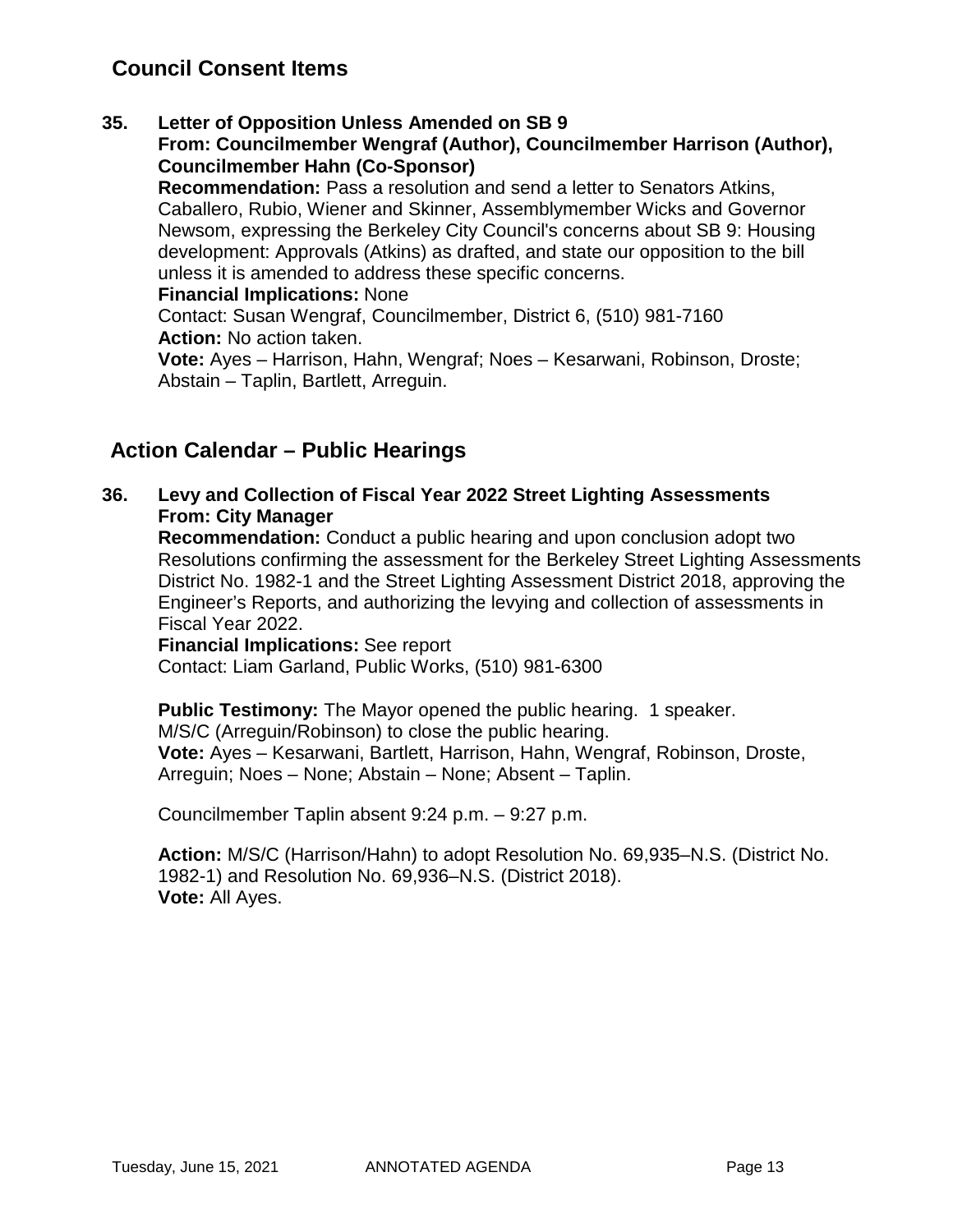# **Action Calendar – New Business**

**37. City Council Comments on the FY 2022 Proposed Biennial Budget From: City Manager Recommendation:** Provide comments on the FY 2022 Proposed Biennial Budget. **Financial Implications:** See report Contact: Rama Murty, Budget Office, (510) 981-7000

**Action:** M/S/C (Arreguin/Hahn) to suspend the rules and extend the meeting to 11:30 p.m.

**Vote:** Ayes - Kesarwani, Taplin, Bartlett, Harrison, Hahn, Robinson, Droste, Arreguin; Noes – None; Abstain – Wengraf.

**Action:** M/S/C (Arreguin/Robinson) to suspend the rules and extend the meeting to 11:45 p.m.

**Vote:** Ayes - Kesarwani, Taplin, Bartlett, Harrison, Hahn, Wengraf, Robinson, Arreguin; Noes – None; Abstain – None; Absent – Droste.

Councilmember Droste absent 11:21 p.m. – 11:50 p.m.

**Action:** M/S/C (Arreguin/Hahn) to suspend the rules and extend the meeting to 11:50 p.m.

**Vote:** Ayes - Kesarwani, Taplin, Bartlett, Harrison, Hahn, Wengraf, Robinson, Arreguin; Noes – None; Abstain – None; Absent – Droste.

**Action:** 23 speakers. Presentation made by City Manager. Discussion held.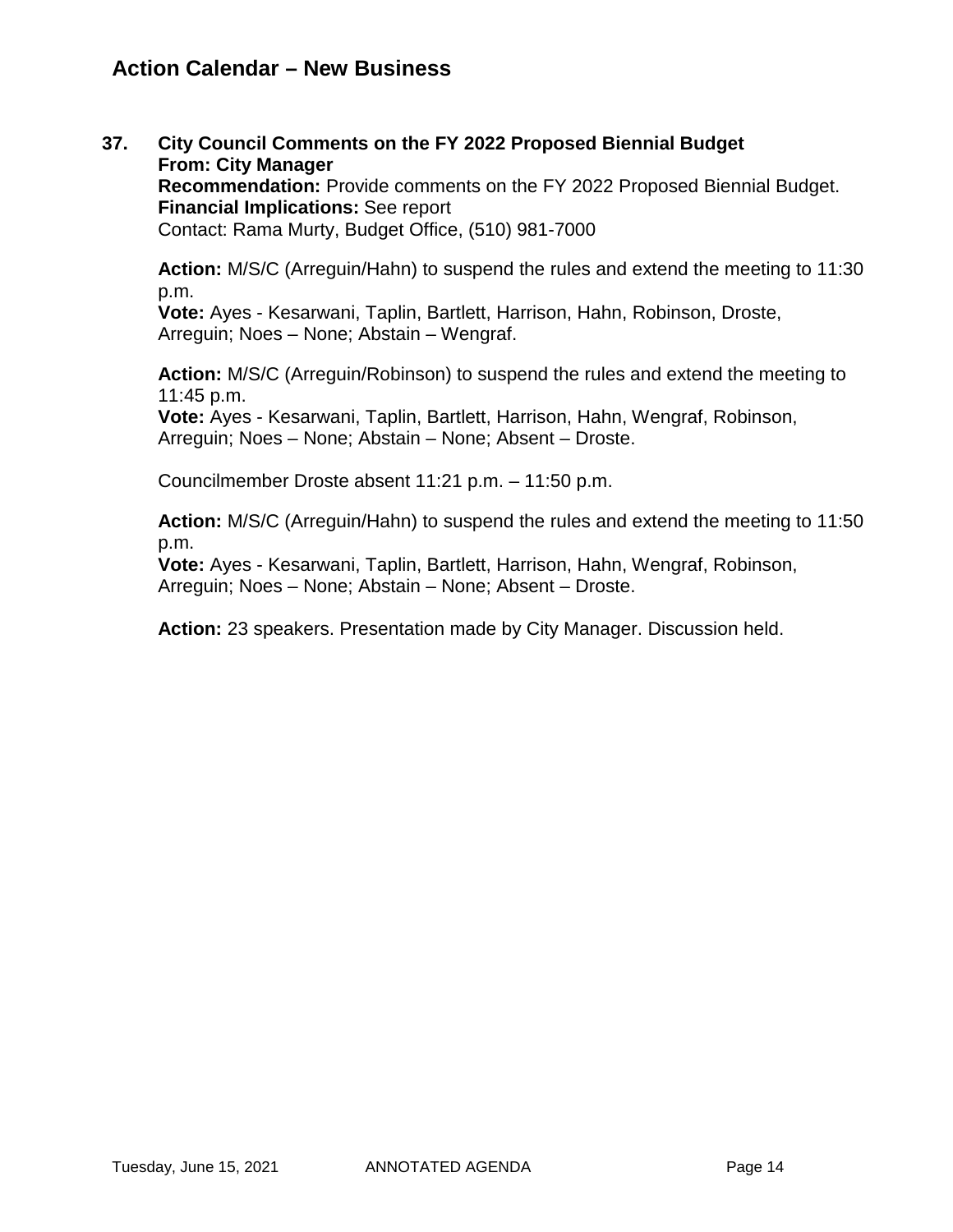# **Action Calendar – New Business**

### **38. Referral Response: Path to Permanence: Outdoor Dining and Commerce in the Public Right-of-Way**

### **From: City Manager**

**Recommendation:** Take the following actions to allow for increased outdoor dining and commerce to be permitted permanently in the public right-of-way:

1. Adopt first reading of an Ordinance revising BMC Section 14.48.190 Parklets and BMC Section 16.18 Right of Way Encroachments and Encroachment Permits to simplify the permitting process for the conversion of temporary parklets and outdoor commerce installations after a declared local emergency; and

2. Adopt first reading of an Ordinance revising BMC Section 14.48.150 Sidewalk Seating to expand the areas and scope of activities that may be permitted via a sidewalk seating permit (a type of engineering permit) after a declared local health emergency, implement a new fee for the use of parking spaces for commercial activity; and

3. Adopt a Resolution empowering the City Manager to implement a fee schedule for structures and activities permitted in the public right of way permitted under BMC Sections 14.48.190 Parklets, 14.48.150 Sidewalk Seating after the declaration of a local emergency lapses or is revoked. The resolution extends the current fee waivers for application, review, and use fees for structures and activities permitted in the public right of way permitted under BMC Sections 14.48.190 Parklets, 14.48.150 Sidewalk Seating and 13.44 Street Events and Block Parties from June 30, 2021, to instead coincide with the cessation of the declared local health emergency.

### **Financial Implications:** See Report

Contact: Eleanor Hollander, Economic Development, (510) 981-7530 **Action:** Moved to Consent Calendar.

1. Adopted first reading of Ordinance No. 7,777-N.S. Second reading scheduled for June 29, 2021.

2. Adopted first reading of Ordinance No. 7,778-N.S. Second reading scheduled for June 29, 2021.

3. Adopted Resolution No. 69,937–N.S.

# **Information Reports**

**39. City Council Short Term Referral Process – Quarterly Update From: City Manager**

Contact: Mark Numainville, City Clerk, (510) 981-6900 **Action:** Received and filed.

**40. Update on the Implementation of FIP Task Force Recommendations From: City Manager**

Contact: Jennifer Louis, Police, (510) 981-5900 **Action:** Received and filed.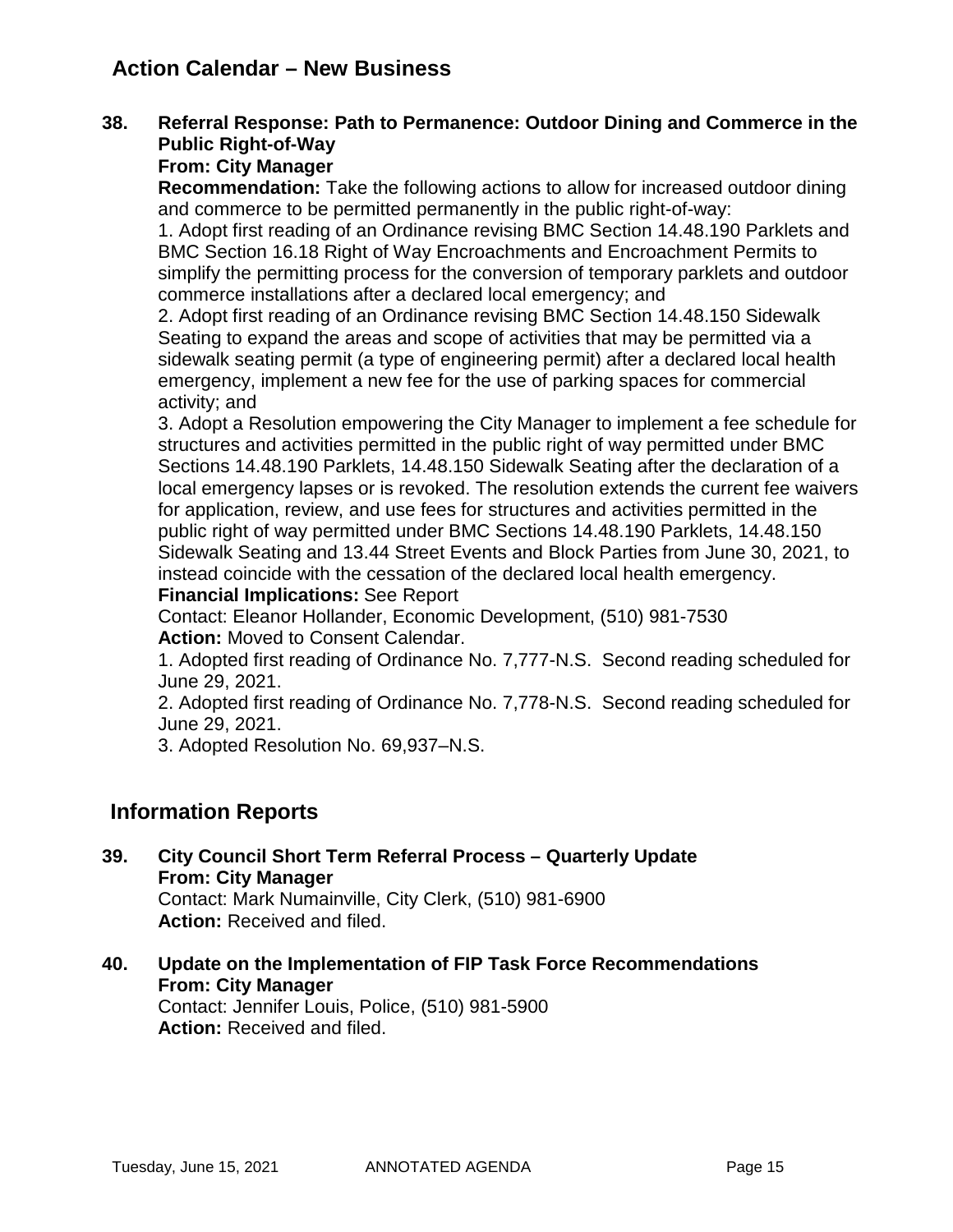# **Information Reports**

- **41. Animal Care Commission 2021/2022 Work Plan From: Animal Care Commission** Contact: Amelia Funghi, Commission Secretary, (510) 981-6600 **Action:** Received and filed.
- **42. Planning Commission Work Plan 2021-2022 From: Planning Commission** Contact: Alene Pearson, Commission Secretary, (510) 981-7400 **Action:** Received and filed.

# **Public Comment – Items Not Listed on the Agenda -** 0 speakers.

# **Adjournment**

Adjourned at 11:50 p.m.

# **Communications**

### **Item #15: FY 2022 Tax Rate: Fund Fire Protection and Emergency Response and Preparedness (Measure GG)**

1. Disaster and Fire Safety Commission

### **Item #35: Letter of Opposition Unless Amended on SB 9**

- 2. Sally Nelson
- 3. Sandra Bernard
- 4. Judy Bebelaar
- 5. Summer Brenner
- 6. Lisa Bruce (2)
- 7. Tony Corman
- 8. John Harris
- 9. Sara Hartley
- 10. Laura Klein
- 11. Thomas Luce
- 12. Michelle Pasternack
- 13. Elaine Chan
- 14. Paul Newacheck
- 15. Dawn Thomas
- 16. Barbara Fisher
- 17. Lynda Caesara
- 18. Doris Nassiry
- 19. Greysonne Coomes
- 20. Pamela Ormsby
- 21. John Rice
- 22. Theresa Gensler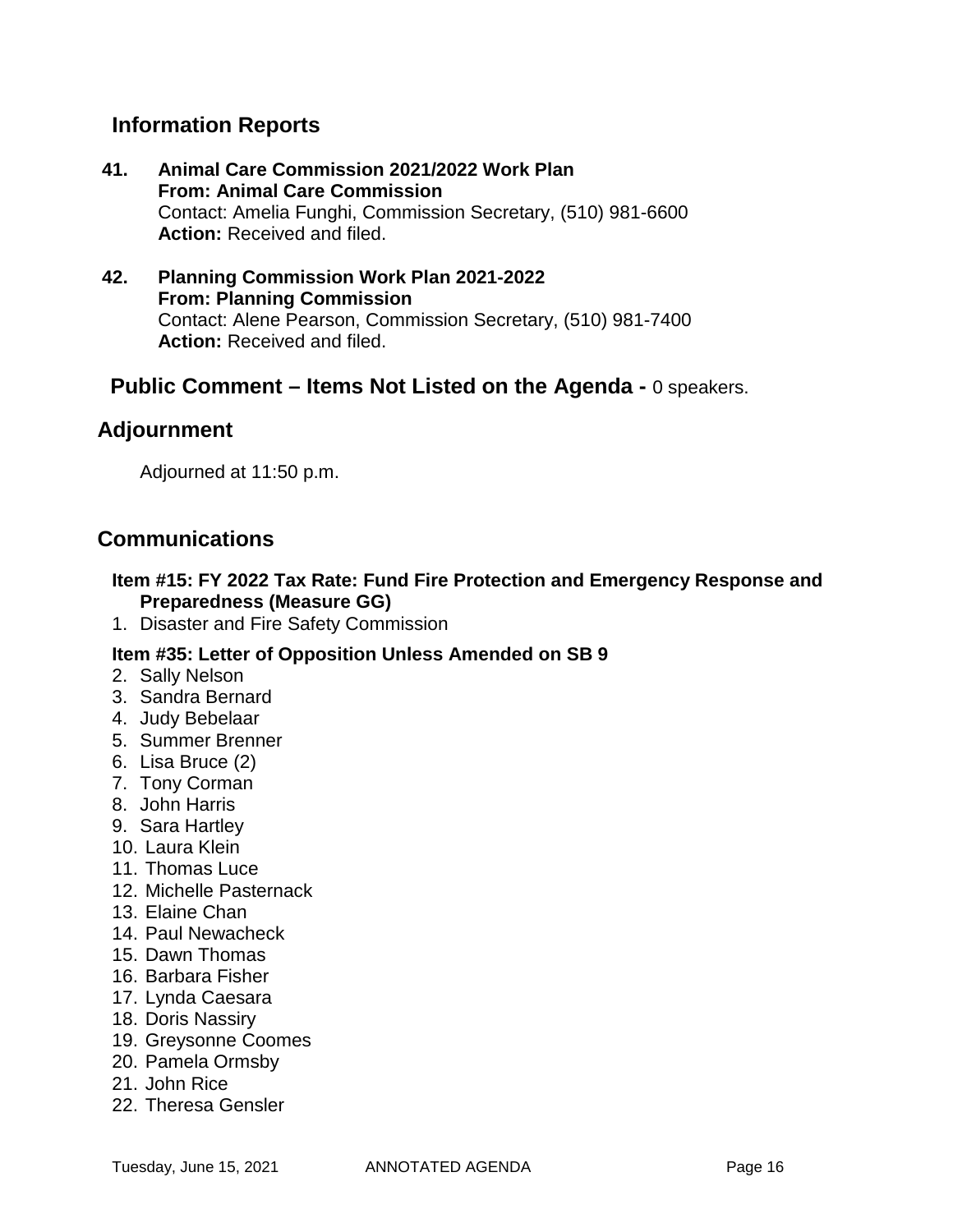- 23. Tobey Wiebe
- 24. Janice Schroeder
- 25. Andrew Reichart
- 26. Mukta Vie

27. Juliet Lamont

28. Gianna Ranuzzi

# **Item #37: City Council Comments on the FY 2022 Proposed Biennial Budget**

29. Hayley Currier, on behalf of TransForm

### **Hiring a Police Chief**

30. Jack Kurzwell 31.13 similarly-worded form letter

### **Electrification Plan**

32. Phoebe Sorgen

#### **Homelessness and Crime**

33. Alex Know, Executive Director of the Telegraph Business Improvement District 34. Rohini Haar

- 35. Wende Williams Micco
- 36. Katya Hancock
- 37. Christopher Riess

#### **Bike Park**

38. Steve Matous 39. Tetsu Tokunaga

#### **Zoning**

40. Christiine Simon 41. Madeleine Shearer (2)

#### **Certificate of Service**

42. Judy Hunt

#### **Town Halls Broadcasts on Facebook**

43. David Lerman (2)

### **Palestine**

44. Russbumper (2)

### **People's Park**

45. Russbumper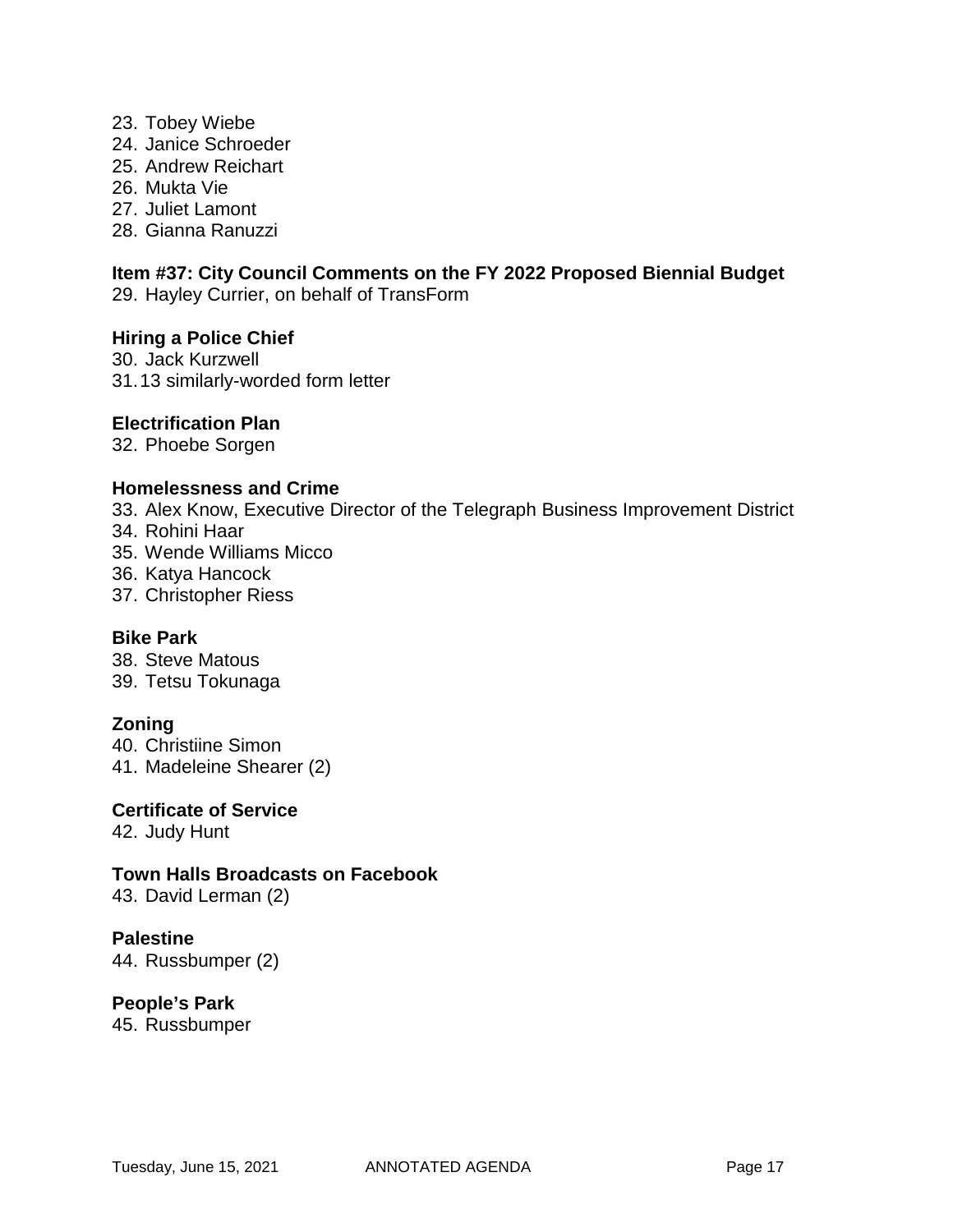### **BART Housing**

- 46. Lee Bishop
- 47. Matthew Lewis
- 48. Reynaldo Santa Cruz
- 49. Jason Warriner
- 50. Marla and Rick Faszholz
- 51. Carol Hirth
- 52. Walter Wood

### **Security Cameras**

53. Elana Auerbach

### **Meeting Procedures**

54. Christopher Kohler

### **Communications**

55. Barbara Gilbert

### **AB 537 and SB 556 Bills**

56. Sue Johnson

# **Minimum Wage – High Rental Cost and Homelessness**

57. Christopher La Combe

### **Mobile Crisis Response Teams**

58. John Caner, on behalf of Downtown Berkeley Association

### **Reimbursement of COVID Expenditures to Measure GG**

59. Disaster and Fire Safety Commission

### **Pathway STAIR Center and 746 Grayson Accessibility**

60. Homeless Commission

### **Tulsa Riots of 1921** 61. Carol Wyatt

**Lack of Park Maintenance** 62. Bob Flasher

# **Rights of Nature**

63. Amy Berlin

### **Mayor's Working Group on Fair and Impartial Policing**

64. Ismail Ramsey, Kitty Calavita, Mansour Id-Deen, Hector Malvido, Nathan Mizell, Jim Chanin, Elliot Halpern, Moni Law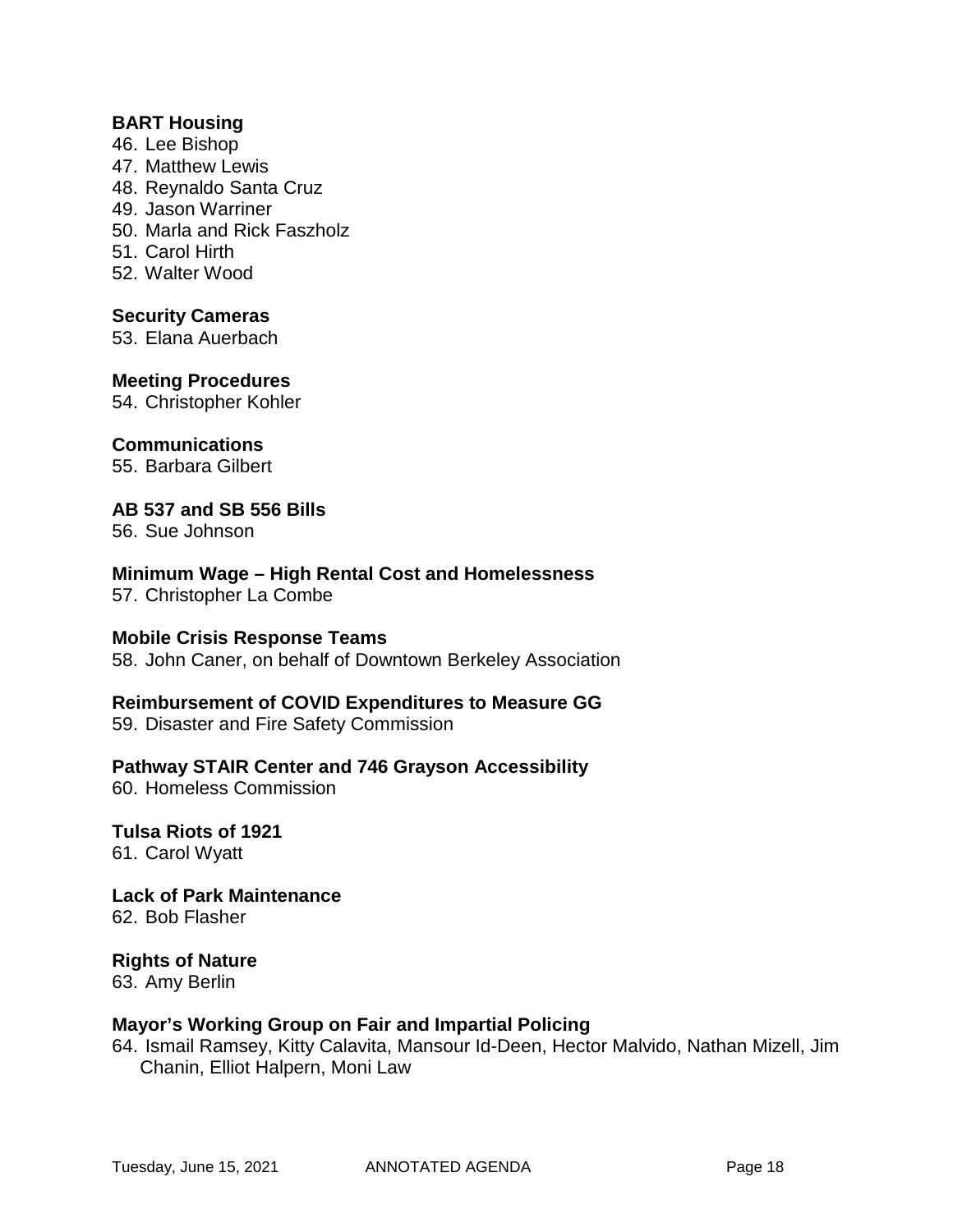### **TOPA (Tenants Opportunity to Purchase Act)**

- 65. Janice Stockwell
- 66. Sharon Robinson
- 67. @bhghome.com
- 68. Foresta Sieck-Hill
- 69. Daniel Rollingher
- 70. Debbie Sanderson
- 71. Akilah Browne
- 72. Mark Bell
- 73. Betsy Thagard
- 74. Tom Athanasiou and Rachel Sommerville
- 75. Ilona Clark
- 76. LZ Zephyr
- 77. Nancy Pakter
- 78. Linda Lipscomb
- 79. Leah Simon-Weisberg
- 80. Jack Lebeau
- 81. Brittney Goodman (2)
- 82. Brian Ort
- 83. Debra Ballinger
- 84. Zoe Polk
- 85. Greg San Martin
- 86. Rahel Smith
- 87. Tuan Ngo
- 88. Michelle Bergtraun, Alex Bergtraun, Piera Segre
- 89. Joann Sullivan
- 90. Catherine Stern
- 91. Alice Armstrong
- 92. Kathy Snowden
- 93. Kevin Rose-Williams
- 94. Francis McIlveen
- 95. Wendi Lelke-Wallway
- 96. Alan Block (2)
- 97. Cecilia Lunaparra
- 98. Edward Lau
- 99. Peter Muzio
- 100. Taptango
- 101. Sheila Goldmacher
- 102. Jeremy Ehrlich
- 103. Cameron Hess
- 104. Maureen Kildee
- 105. Marc Janowitz
- 106. Linda Lipscomb
- 107. Barbara Henry
- 108. Linda Keilch
- 109. Mary Lai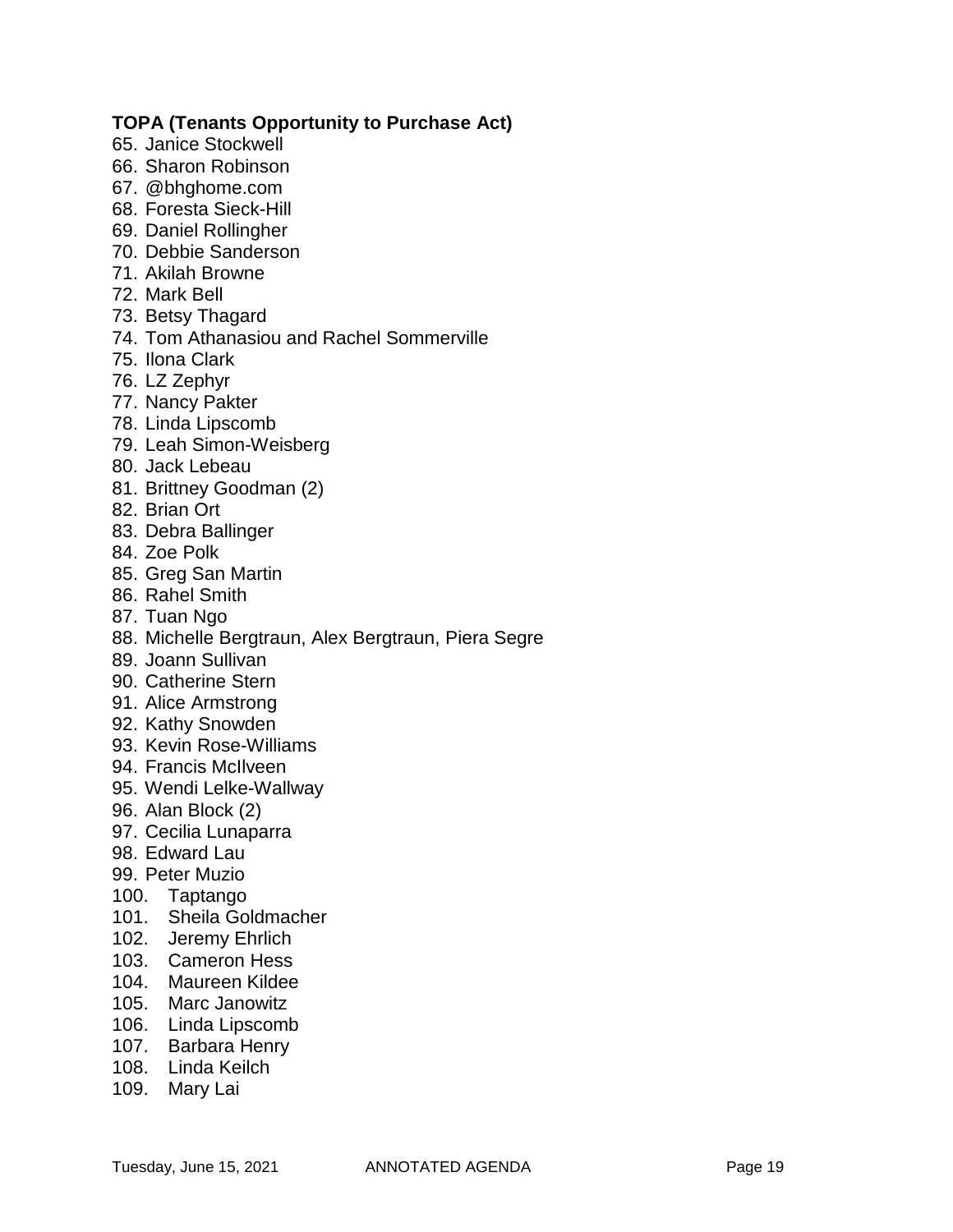- 110. Evita Chavez
- 111. Kiran Shenoy (2)
- 112. Riya Master
- 113. Alfred Twu
- 114. Sylvia
- 115. Gail Mandella
- 116. M. Waitling
- 117. Ted Stroll
- 118. Erin Le
- 119. Joaquin Pochat
- 120. 8 similarly-worded form letters
- 121. 71 similarly-worded form letters
- 122. 77 similarly-worded form letters
- 123. 84 similarly-worded form letters

# **Supplemental Communications and Reports 1**

### **Item #35: Letter of Opposition Unless Amended on SB 9**

- 124. 13 similarly-worded form letters
- 125. Jane Martin
- 126. Sheila Goldmacher
- 127. Walter Dominquez
- 128. Christopher Kroll
- 129. Charlene Woodcock
- 130. Madeleine Shearer (2)
- 131. Zipporah Collins
- 132. Donna Mickleson
- 133. Susie Bluestone
- 134. Larry Bensky
- 135. Pat and Vern Phillips
- 136. Kathryn Freistadt and Fernando Agudelo-Silva
- 137. Elisabeth Lamoureaux
- 138. Dona Bretherick
- 139. Melissa Mangini
- 140. Janet Byron
- 141. Phyllis Orrick
- 142. Jeannette MacMillan
- 143. Gary Miguel
- 144. Eric Johnson
- 145. Teresa Clarke
- 146. Cecile Leneman
- 147. Barbara Thompson
- 148. Brian Gilbane
- 149. Sara Hartley
- 150. Leah and John Rosenthal
- 151. Jeanne Marguerite Brenna
- 152. Mary Spence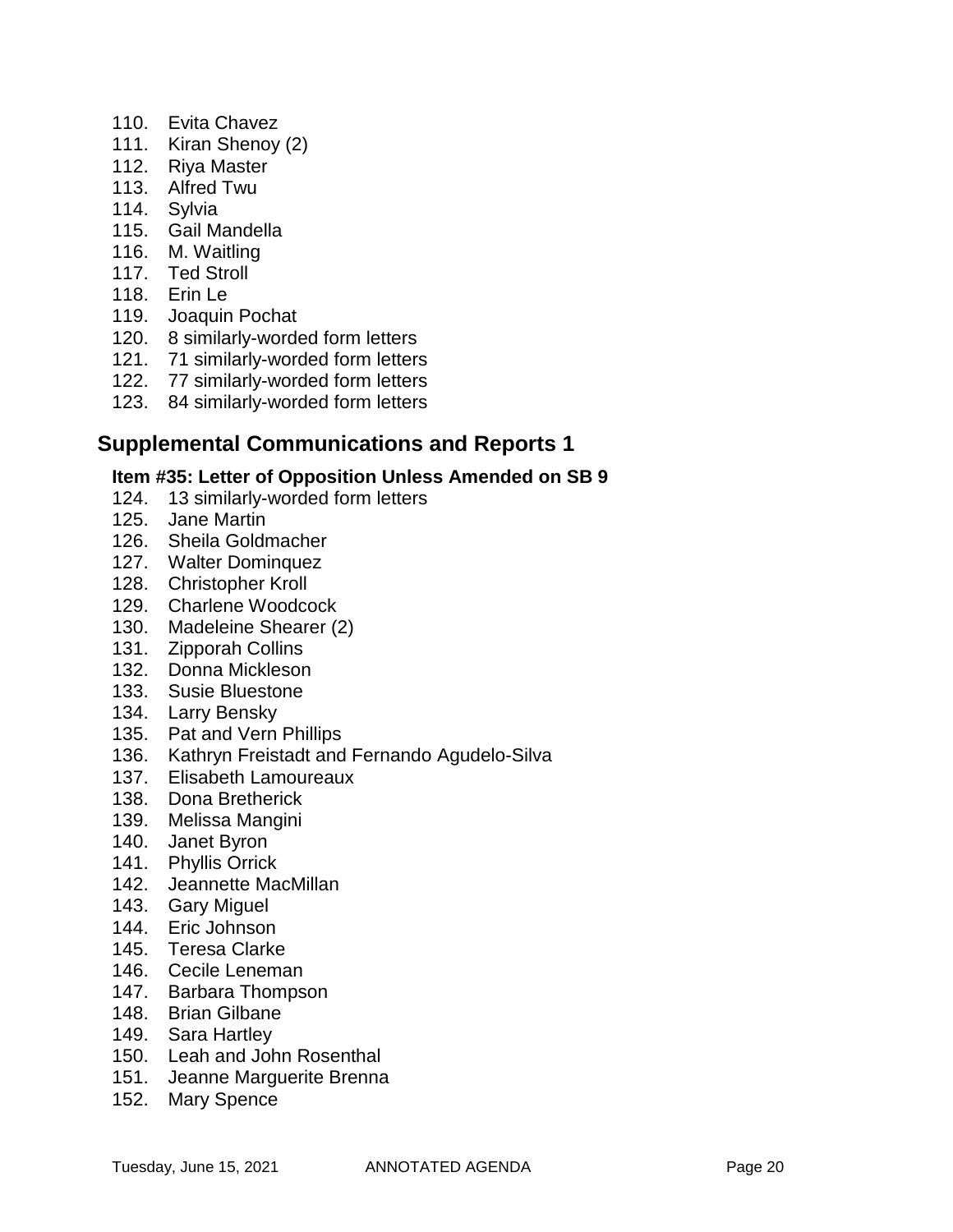- 153. Emily Blossom
- 154. Peter Jan Honigsberg
- 155. Sara Hartley
- 156. Carol Hirth
- 157. Steven Medbery
- 158. Ann May
- 159. Eli Gilad
- 160. Holly Scheider
- 161. Berkeley Citizens Action
- 162. Roger Marquis
- 163. Carla Woodworth
- 164. Rebecca Dahlberg
- 165. Amber Turley
- 166. Greysonne Coomes
- 167. Rob Wrenn
- 168. Patrick Sheahan
- 169. Mary Lee Noonan
- 170. Deborah O'Grady
- 171. Berkeley Neighborhoods Council
- 172. Patricia Adler

### **Item #37: City Council Comments on the FY 2022 Proposed Biennial Budget**

- 173. Julia Cato, on behalf of the Berkeley Tenants Union Steering Committee
- 174. Wendy Alfsen
- 175. Barbara Gilbert
- 176. Racial and Criminal Justice Reform Group

### **Supplemental Communications and Reports 2**

#### **Item #3: Systems Alignment Proposal**

177. Kelly Hammargren

#### **Item #33: Support of Assembly bills 881, 1454 & 1276**

178. Supplemental material, submitted by Councilmember Hahn

### **Item #35: Letter of Opposition Unless Amended on SB 9**

- 179. 10 similarly-worded form letters
- 180. Michelle Pasternack
- 181. Robinson Brown (2)
- 182. Rachel Bradley
- 183. Lee Ann Weber
- 184. John Blaustein
- 185. Martin Schiffenbauer
- 186. Karen Folger Jacobs
- 187. Oren Cheyette
- 188. Eva Herzer
- 189. M. Haas
- 190. Steven Frank
- 191. Elizabeth Powell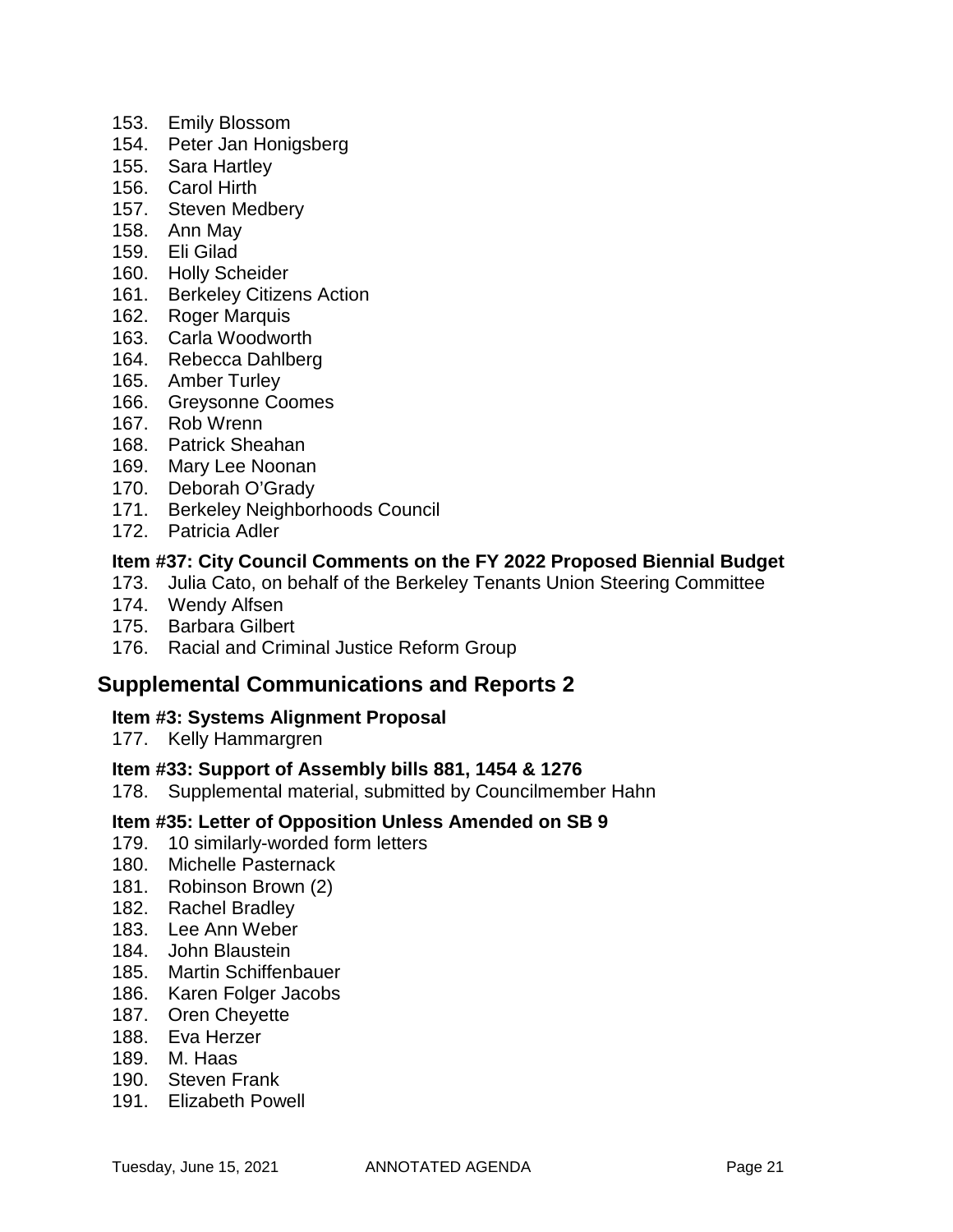- 192. William Bogert
- 193. Bernard Marszalek
- 194. Travis Close
- 195. Judith Daar
- 196. Hans Jones
- 197. Christine Rosen
- 198. Harald Leventhal
- 199. Kelly Hammargren
- 200. Mary Louise Zernicke
- 201. Ceara Brencic
- 202. Andrew Johnson
- 203. Margaretta Mitchell
- 204. Michael Barnes
- 205. Cece Littlepage
- 206. Todd Andrew
- 207. Jeffrey Kaplan
- 208. Ben Gerhardstein
- 209. Anne Boersma
- 210. Lesley Emmington
- 211. Linda Olivenbaun
- 212. Diana Bohn
- 213. Seymour Warkov
- 214. Christopher Kroll
- 215. Friends of Adeline
- 216. Gary Dahl
- 217. Mara and Richard Garman
- 218. Nenelle Bunnin
- 219. Cindy Shamban
- 220. Stephanie Manning
- 221. Lisa Bruce
- 222. Berkeley Tenants Union
- 223. Ellen Woods
- 224. Todd Darling
- 225. Phil Allen
- 226. Michael Katz
- 227. Judy Simmons
- 228. Madeleine Shearer
- 229. Theo Posselt
- 230. Anthony Bruce

### **Item #37: City Council Comments on the FY 2022 Proposed Biennial Budget**

- 231. Bob Flasher
- 232. Russbumper (2)
- 233. Veena Channon
- 234. Ray Yep
- 235. Moni Law
- 236. Associated Students University of California, Berkeley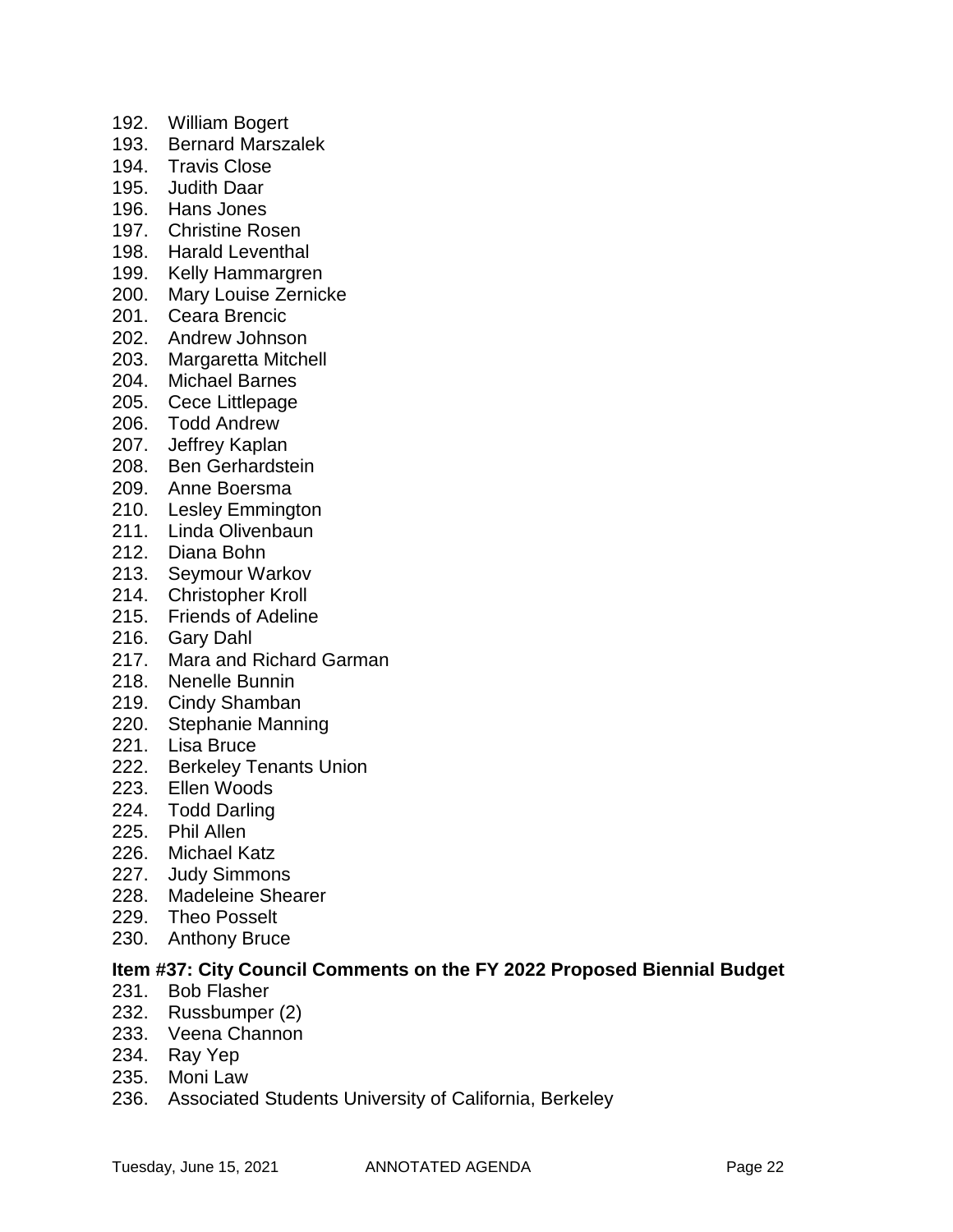- 237. Julia Chambers
- 238. Cal Berkeley Democrats

## **Supplemental Communications and Reports 3**

#### **Item #3: Systems Alignment Proposal**

- 239. Supplemental material, submitted by Councilmember Hahn
- 240. Supplemental material, submitted by Councilmember Harrison

#### **Item #25: Contract No. 9649D Amendment: Sloan Sakai, LLP for Chief Labor Negotiator Services**

- 241. Davie Peattie
- 242. Luis Cazares
- 243. Barbara Gilbert (2)

### **Item #35: Letter of Opposition Unless Amended on SB 9**

- 244. 4 similarly-worded form letters
- 245. Elaine Magree
- 246. Lynn Glaser
- 247. Alfred Twu
- 248. Ellen Newman
- 249. Susanne Tilney
- 250. S. Entwistle
- 251. Leni Siegel
- 252. Sue Martin
- 253. Kerna Trottier
- 254. Igor Tregub
- 255. Constance Rivemale
- 256. Kathleen Giustino
- 257. Nancy Carleton
- 258. Anirvan Chatterjee
- 259. Deborah Kropp
- 260. Eileen Joyce
- 261. Miranda Ewell
- 262. Jeannette McNeil
- 263. John Holzrichter
- 264. Anne-Lise
- 265. David Koo

# **Action Calendar – New Business**

### **Item #37: City Council Comments on the FY 2022 Proposed Biennial Budget**

- 266. Supplemental material, submitted by Budget
- 267. Greg Dyer
- 268. Diana Bohn
- 269. Sam Kang
- 270. Carol Lashof
- 271. Miranda Ewell